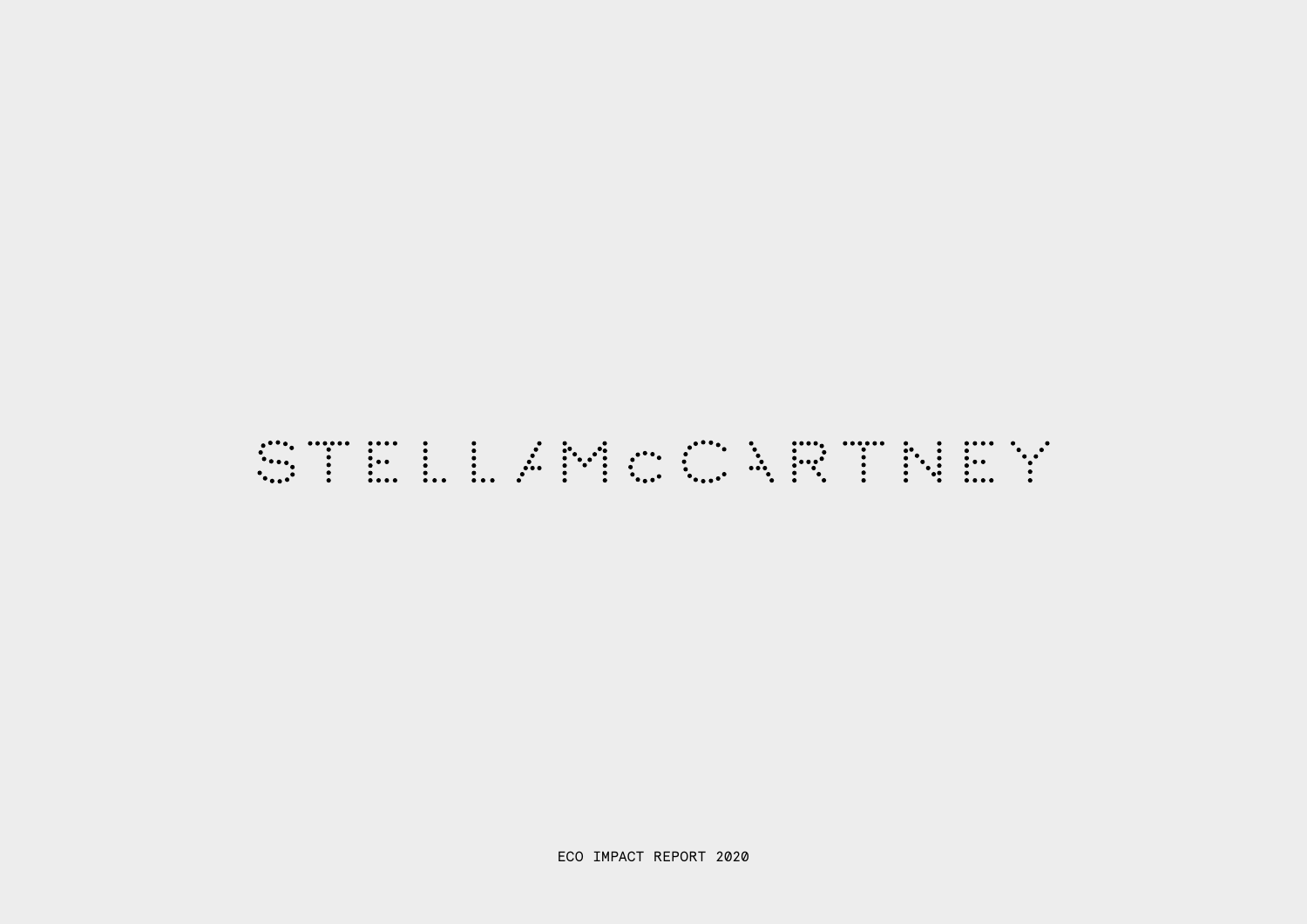At Stella McCartney, change has always been about being more conscious, more in tune with Mother Earth and her creatures – and using the fashion industry as a powerful platform to make that message desirable. Having questioned how and why we do everything during lockdown, I see now more than ever that we need to slow down and be more mindful, whilst simultaneously accelerating our push towards circularity and regenerative, nature-based solutions – remaining focused on having a positive environmental and social impact and making every action count. This year, we have seen that we can truly come together as a species to collectively face a challenge and, while we still have a long way to go, I have never felt more hopeful that we can achieve but we need to do this collectively.

x Stella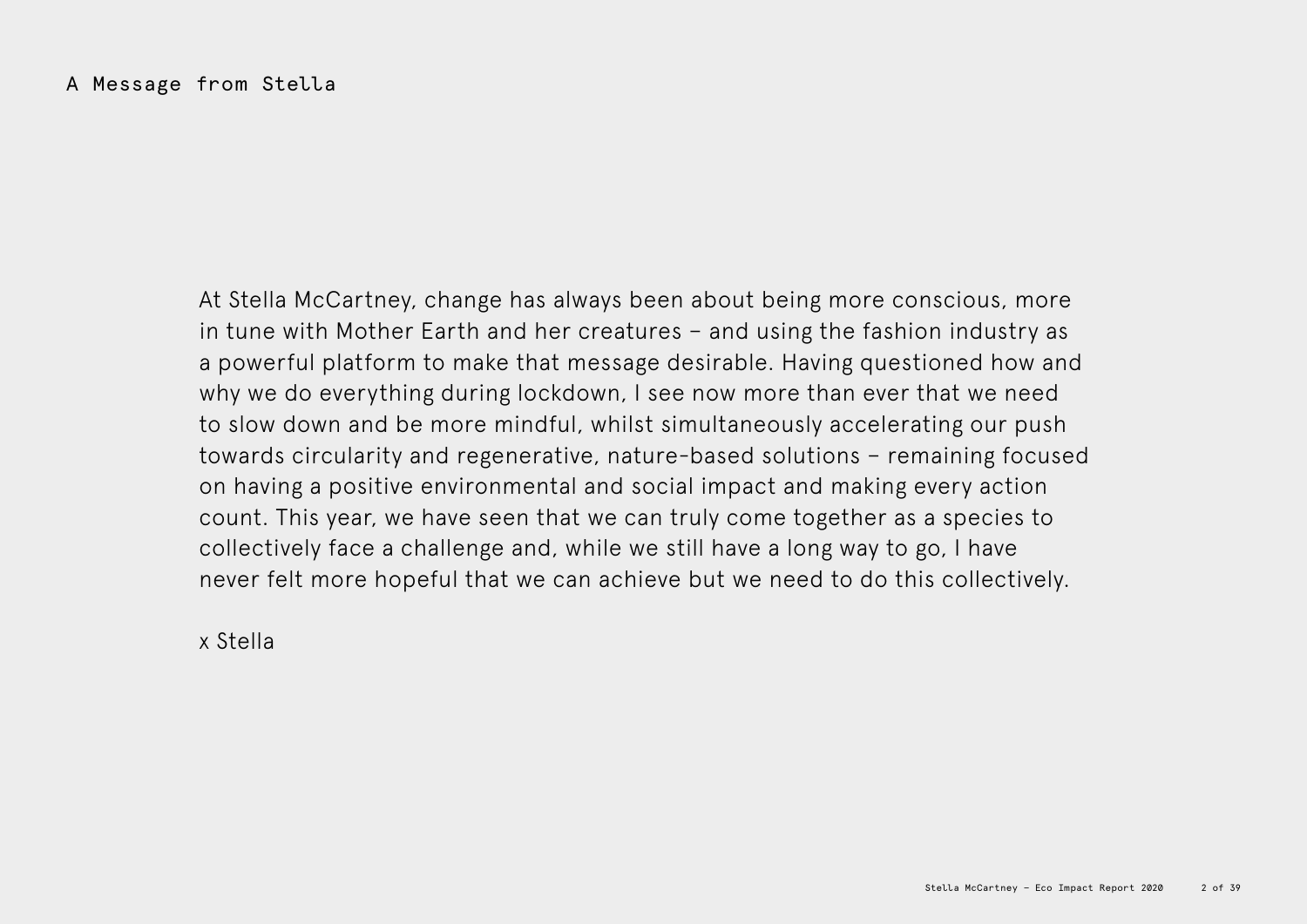#### Introduction

At Stella McCartney, we believe that we all have the power to affect change. We also recognise that our planet is at a turning point, and are committed to making every action count. While we were expecting 2020 to be a monumental year, with world leaders coming together to create a new deal for nature, the global pandemic and international human rights movements have forced us to pause and rethink what we want our industry, economies and communities to be like in the future. If we collectively rise to the challenge, we have an opportunity to (re)think how we address deep-rooted issues and accelerate change in the right direction.

We are releasing this report because we believe information is power and necessary to guide action, so we must first face some hard truths: 75% of terrestrial land has been altered by human activities, wildlife populations have declined by 60% and leading scientists have declared we are in a climate emergency and have until 2030 to cut our global emissions in half and combat dangerous climate change. It is essential that we act now in order to limit global heating to a maximum of 1.5°C, halt the sixth mass extinction and tackle inequality, factionalism and increasingly vulnerable livelihoods.

As former UN Framework Convention on Climate Change head and friend Christiana Figueres said, "We have to be able to honour the fear, to honour the despair, to get in touch with it, but also move beyond it into gritty determination, into the conviction that we, as humans, are smart enough, and we are developed enough as a species, to actually be able to engage in this."

Christiana's words ring truer than ever in this moment – as does her concept of stubborn optimism. This ethos embodies our stance perfectly; the fundamental belief that we can come together and help each other to better the fate of humankind and Mother Earth. We celebrate life and work tirelessly to protect it.

We believe that it is crucial that companies measure, disclose and take action to not just reduce, but reverse environmental degradation. Over the years, we have recognised the value of using our impact results to inform our sourcing decisions, design and innovation research. Nature provides us with goods and services such as food, fibres and timber that we need to live. However, many of these fundamental 'goods and services' are not valued despite being a condition for human survival – such as clean air, fresh water, climate regulation and natural flood defences.

The value of these goods and services tend to be hidden and not accounted for, which has led to companies operating without regard or recognition of their impacts on ecosystems – so much so that we have been depleting our natural environment faster than it can restore itself. Not only is climate change a growing threat to species and ecosystems, but also to people and communities worldwide, especially those that depend most directly on Mother Earth and the services she provides.

Now more than ever, we must come together to support people across the world to ensure their rights are respected, their voices are heard and that we are all working together to protect what we hold dear.

The decisions we make today are critical for our better tomorrow – building our socio-economic resilience and regenerating our social and natural systems so that we avoid or reduce the likelihood of these future shocks. Humanity faces an existential race against time and we must make every action count. We still have hope but we must act now.

We begin this report by reflecting on our sustainability journey since Stella McCartney was established in 2001, and where we stand now. Believing that sharing inspires trust, in Chapter 2 we present our 2018 and 2019 environmental impact results, as well as the updates we have made to the impact methodology since exiting the Kering Group and becoming an independent brand.

Chapter 3 outlines our approach and recent activities to support the people in our supply chain. Each person is vital to the creation of our products and we have a responsibility to ensure every worker is respected, valued and heard.

Chapter 4 sets out our thinking for the future and what our priorities should be as a company.

Our hope is that in publishing this report, we will inspire others to consider their natural capital and account for the value of the 'hidden' services that nature provides us all. Coming together has never been more necessary than it is in this moment. It is imperative that we all accelerate the change needed to protect Mother Earth. In order to do this, we believe we must first acknowledge all that nature provides.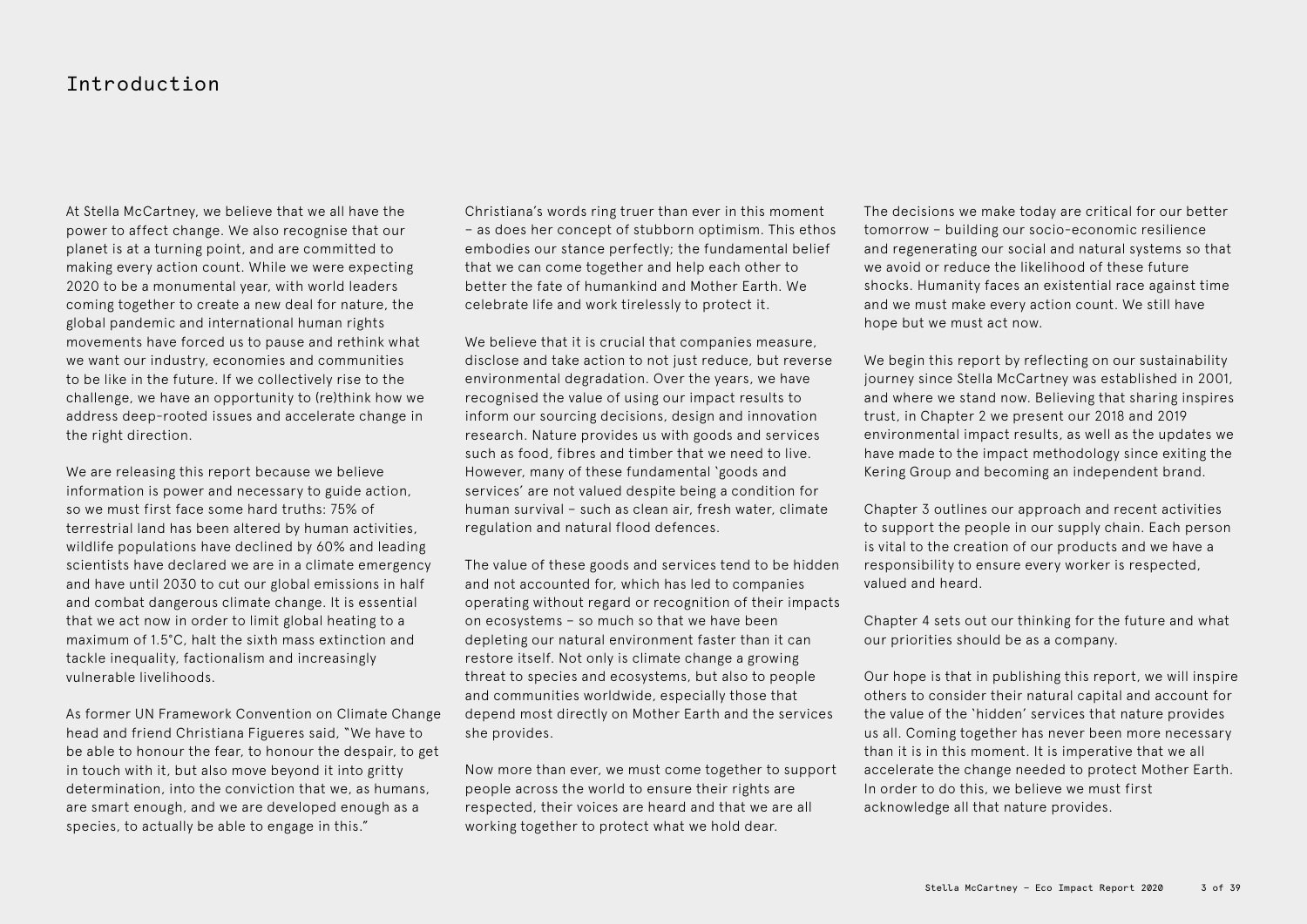Chapter 01

## Where We Came From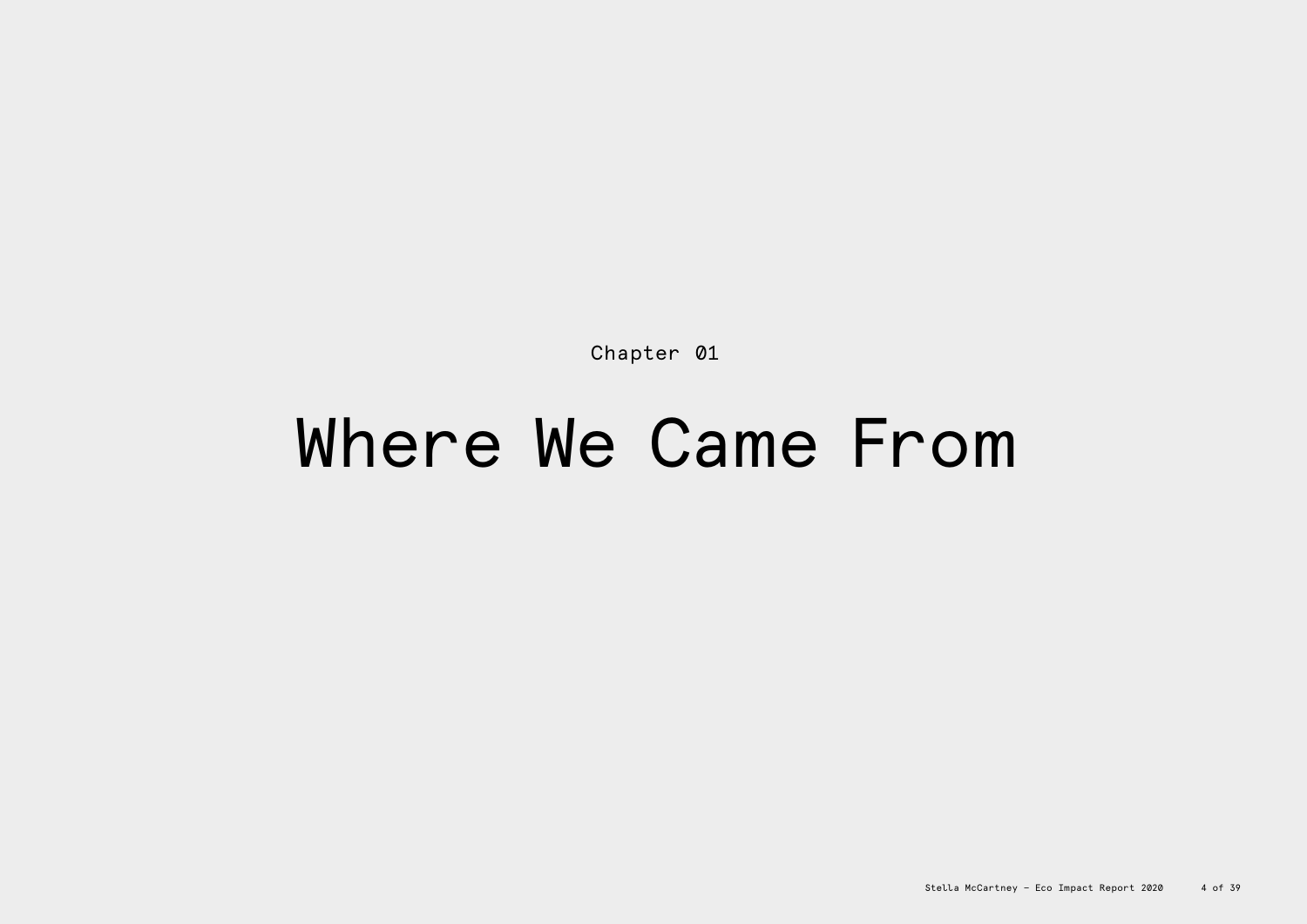Stella McCartney is a luxury lifestyle brand founded in 2001. With a goal of bringing a conscience to the fashion industry, we are always working to achieve our commitment of being an ethical, modern and honest company. We believe we are responsible for the resources we use and the impact we have on people, animals and the planet.

We are constantly exploring innovative ways to become more sustainable, from designing to product manufacturing to our retail practices. As a lifelong vegetarian, Stella has never used any leather, fur, skins or feathers for both ethical and environmental reasons – setting the standard for the use of alternative animal-free materials.

We have also been making some changes internally. After 17 years of partnership, Stella purchased Kering's stake in our company in 2019. Today, Stella McCartney spans women's ready to wear, menswear, kids' clothing, accessories, swimwear, lingerie, a performance wear collaboration with adidas, fragrances and more – with stores in New York City, London, Los Angeles, Paris, Milan, Tokyo, Shanghai and Beijing. Our collections are now sold in 77 nations through 863 specialty shops and department stores, and ship to 100 countries via online. Supporting circularity, the brand is embracing new business models that will transform how clothes are produced, sold, shared, repaired and reused; promoting long-lasting products with extended use to reduce our environmental impacts. With a global family mindset and spirit, we are also committed to empowering women and supporting workers' rights to create the world we want to see.

We believe that it is our duty to use our voice and platform to bring attention to these critical topics and to share our progress. While we have made significant progress on reducing some of our biggest impacts over the past 10 years, we know that we have still have more work ahead of us. We are invigorated and hope that others in the industry –and world– will join us in pushing towards a brighter future.

In Figure 1, we recap our journey as a brand to date.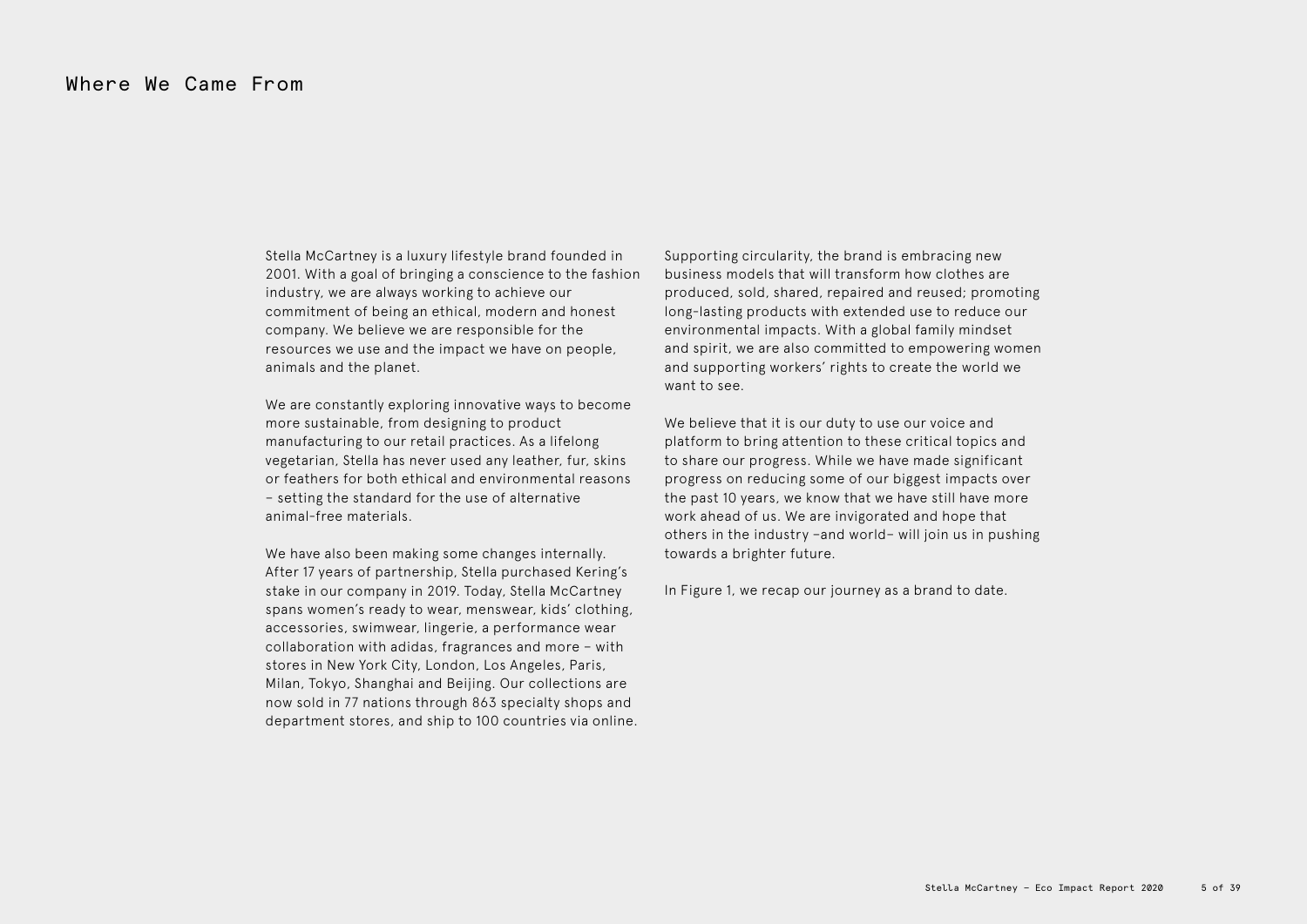### Where We Came From

Figure 1. Timeline of our most important sustainability milestones to date

| <b>YEAR</b> | ACHIEVEMENT                                                                                                                                                                                                                                                              | <b>YEAR</b> | <b>ACHIEVEMENT</b>                                                                                                                                                                                                                                                                                                                                                                                                                                                                                                                                                                                                                                                                   | <b>YEAR</b>                                                                                                                                                                                                                                                                      | <b>ACHIEVEMENT</b>                                                                                                                                                                                                                                                                                                                                                  |                                                                                                                                                                                   |                                                                                                                                                 |
|-------------|--------------------------------------------------------------------------------------------------------------------------------------------------------------------------------------------------------------------------------------------------------------------------|-------------|--------------------------------------------------------------------------------------------------------------------------------------------------------------------------------------------------------------------------------------------------------------------------------------------------------------------------------------------------------------------------------------------------------------------------------------------------------------------------------------------------------------------------------------------------------------------------------------------------------------------------------------------------------------------------------------|----------------------------------------------------------------------------------------------------------------------------------------------------------------------------------------------------------------------------------------------------------------------------------|---------------------------------------------------------------------------------------------------------------------------------------------------------------------------------------------------------------------------------------------------------------------------------------------------------------------------------------------------------------------|-----------------------------------------------------------------------------------------------------------------------------------------------------------------------------------|-------------------------------------------------------------------------------------------------------------------------------------------------|
| 2001        | Establishes the House of Stella McCartney,<br>founding the first vegetarian luxury brand and<br>building responsibility into the core<br>of the business; no leather, no fur, no skins<br>- ever                                                                         | 2012        | Partners with the Natural Resources Defense<br>Council (NRDC) on their Clean by Design<br>programme, becoming the first company to<br>bring it to Europe<br>Decides not to sell fragrances in<br>China due to Chinese laws requiring animal<br>testing<br>Bans the use of plastic water bottles<br>in all Stella McCartney offices<br>Uses bio-acetate for the first time<br>in eyewear and Apinat, a biodegradable<br>rubber, in shoes<br>All the wood in stores and offices<br>is Forest Stewardship Council (FSC) certified,<br>ensuring it comes from sustainably managed<br>forests; all of our packaging and paper is<br>also either FSC-certified or from recycled<br>sources | 2013                                                                                                                                                                                                                                                                             | Starts using LED lights in stores<br>to reduce energy consumption<br>Bans the use of angora                                                                                                                                                                                                                                                                         |                                                                                                                                                                                   |                                                                                                                                                 |
| 2003        | Starts to power all UK locations with<br>renewable energy from Ecotricity                                                                                                                                                                                                |             |                                                                                                                                                                                                                                                                                                                                                                                                                                                                                                                                                                                                                                                                                      |                                                                                                                                                                                                                                                                                  | Becomes the first fashion brand to join the<br>Wildlife Friendly Enterprise Network<br>Partners with the NGO Canopy and makes a<br>public commitment to ensure that by 2017 none                                                                                                                                                                                    |                                                                                                                                                                                   |                                                                                                                                                 |
| 2008        | Uses organic cotton for the first<br>time in main collections                                                                                                                                                                                                            |             |                                                                                                                                                                                                                                                                                                                                                                                                                                                                                                                                                                                                                                                                                      | 2014                                                                                                                                                                                                                                                                             | of our viscose or cellulose fabrics would<br>come from ancient or endangered forests<br>Introduces bio TPU rubber for shoe soles<br>made from 49% renewable resources, reducing<br>our dependence on petroleum-based materials<br>Launches the Clevercare initiative, a simple<br>reminder to consider the environment when<br>washing and caring for your garments |                                                                                                                                                                                   |                                                                                                                                                 |
| 2009        | Launches the McCartney's Meat Free Mondays<br>initiative, encouraging people to forgo meat<br>one day a week to improve their health and<br>reduce their carbon footprint                                                                                                |             |                                                                                                                                                                                                                                                                                                                                                                                                                                                                                                                                                                                                                                                                                      |                                                                                                                                                                                                                                                                                  |                                                                                                                                                                                                                                                                                                                                                                     |                                                                                                                                                                                   |                                                                                                                                                 |
| 2010        | Bans use of PVC in all collections<br>First carbon offset as a brand                                                                                                                                                                                                     |             |                                                                                                                                                                                                                                                                                                                                                                                                                                                                                                                                                                                                                                                                                      |                                                                                                                                                                                                                                                                                  | Joins the Ethical Trading Initiative,<br>a leading alliance of companies, trade unions<br>and NGOs that promotes respect for workers'<br>rights around the globe                                                                                                                                                                                                    |                                                                                                                                                                                   | Initiates multi-brand collaborative effort<br>to build respect and recognition for<br>workers within a highly skilled artisanal<br>supply chain |
| 2011        | Launches eco eyewear collection using<br>cutting-edge technology to create plant-based<br>resins and plastics<br>Partners with the International Trade<br>Centre's Ethical Fashion Initiative to<br>support artisans in Kenya with fair trade<br>accessories collections |             |                                                                                                                                                                                                                                                                                                                                                                                                                                                                                                                                                                                                                                                                                      | Completes first Environmental Profit & Loss<br>account to provide an in-depth map of<br>environmental impacts across the whole supply<br>chain<br>Dallas store receives LEED certification, one<br>of the most-recognised international<br>standards for building sustainability | 2015                                                                                                                                                                                                                                                                                                                                                                | Introduces regenerated cashmere to<br>ready-to-wear collections<br>Launches study into environmental impacts of<br>Use and End of Life phase of products<br>Launches Fur Free Fur |                                                                                                                                                 |
|             |                                                                                                                                                                                                                                                                          | 2013        | Lining of all Falabella bags switches to<br>recycled polyester, created from recycled<br>plastic water bottles<br>Introduces Eco Alter Nappa material in shoes<br>and bags - an innovative material that has a<br>coating created with over 50% vegetable oil,<br>a renewable natural resource that allows us<br>to use less petroleum in our products                                                                                                                                                                                                                                                                                                                               |                                                                                                                                                                                                                                                                                  |                                                                                                                                                                                                                                                                                                                                                                     |                                                                                                                                                                                   |                                                                                                                                                 |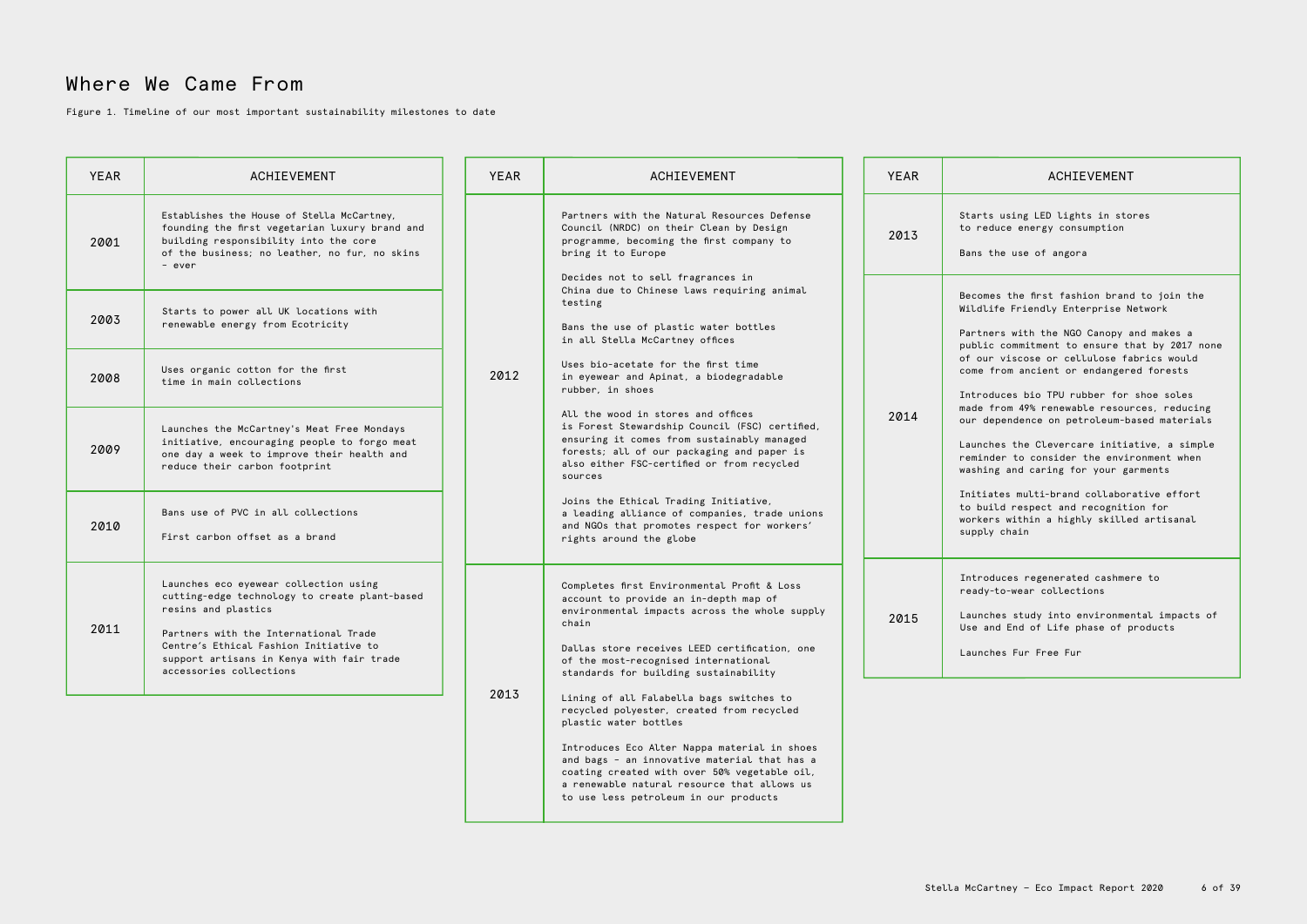#### Where We Came From

| <b>YEAR</b>                                                                                                                                                                                                                                                                                            | <b>ACHIEVEMENT</b>                                                                                                                                                                                                                                                                                                                                                        | YEAR                                                                                                                                                                                                                                                                                               | <b>ACHIEVEMENT</b>                                                                                                                                                                                                                                                                                                                                                                                                                                                                                                                        | <b>YEAR</b>                                                                                                                                                                                                                                                                                                                                                                                                                     | <b>ACHIEVEMENT</b>                                                                                                                                                                                                                                                                                                                                        |
|--------------------------------------------------------------------------------------------------------------------------------------------------------------------------------------------------------------------------------------------------------------------------------------------------------|---------------------------------------------------------------------------------------------------------------------------------------------------------------------------------------------------------------------------------------------------------------------------------------------------------------------------------------------------------------------------|----------------------------------------------------------------------------------------------------------------------------------------------------------------------------------------------------------------------------------------------------------------------------------------------------|-------------------------------------------------------------------------------------------------------------------------------------------------------------------------------------------------------------------------------------------------------------------------------------------------------------------------------------------------------------------------------------------------------------------------------------------------------------------------------------------------------------------------------------------|---------------------------------------------------------------------------------------------------------------------------------------------------------------------------------------------------------------------------------------------------------------------------------------------------------------------------------------------------------------------------------------------------------------------------------|-----------------------------------------------------------------------------------------------------------------------------------------------------------------------------------------------------------------------------------------------------------------------------------------------------------------------------------------------------------|
|                                                                                                                                                                                                                                                                                                        | Sources all viscose used in ready-to-wear<br>from certified-sustainable forests in Sweden,<br>achieving the commitment made in 2014<br>Publishes first Environmental Profit<br>& Loss report offering a detailed insight<br>into environmental impacts across the whole<br>supply chain, from farm to finished product,<br>for 2015                                       | 2017                                                                                                                                                                                                                                                                                               | Starts using lower-impact metals such as<br>aluminium in our bag chains<br>Launches holistic supplier improvement<br>programme in China to build better HR<br>management systems and improve working<br>conditions in our factories                                                                                                                                                                                                                                                                                                       |                                                                                                                                                                                                                                                                                                                                                                                                                                 | Partners with Canopy on #ThereSheGrows<br>campaign to raise money and awareness for<br>the Leuser Ecosystem, a critically<br>endangered forest habitat in Indonesia<br>Announces collaboration with Google to<br>develop an opensource tool to assess raw<br>material impacts                                                                             |
| 2016                                                                                                                                                                                                                                                                                                   | Replaces all virgin cashmere knitwear with<br>a regenerated cashmere yarn, Re.Verso™, that<br>greatly reduces environmental impact<br>Launches Falabella GO, a collection<br>of backpacks and travel bags made from<br>recycled nylon<br>Initiates productivity and wage analysis<br>pilot to raise worker wages                                                          |                                                                                                                                                                                                                                                                                                    | Launches second innovative material with BOLT<br>Threads - MYLO™, a leather-like material made<br>from mycelium<br>Launches the UNFCCC's Fashion Industry<br>Charter for Climate Action<br>Launches the first vegan Stan Smith with<br>adidas, named the most-popular sustainable<br>product in 2018 by Lyst<br>Makes Global Plastics Commitment with the                                                                                                                                                                                 | 2019                                                                                                                                                                                                                                                                                                                                                                                                                            | adidas by Stella McCartney launches first-ever<br>products made with Evrnu's Nucycle™ yarn, made<br>from liquefied cotton waste<br>Launches the Stella McCartney x Hunter boot,<br>made with certified sustainable and traceable<br>rubber<br>Summer 2020 show is our most sustainable<br>collection ever<br>Introduces our Responsible Sourcing Guide to |
| 2017                                                                                                                                                                                                                                                                                                   | Achieves Cradle to Cradle Certified Gold-level<br>certification for wool knitwear yarn, a<br>fashion industry first<br>Starts partnership with ECONYL®, an<br>innovative regenerated nylon fibre created<br>from reclaimed fishing nets, carpets and<br>post-consumer waste<br>Announces partnership with The RealReal, the<br>leader in authenticated luxury consignment | 2018                                                                                                                                                                                                                                                                                               | Ellen MacArthur Foundation - committing to<br>eliminate all problematic and unnecessary<br>plastic items; innovates to ensure the<br>plastics we do need are reusable, recyclable<br>or compostable; and circulate all the plastic<br>items we use to keep them in the economy and<br>out of the environment<br>Launches Loop trainer, our most sustainable<br>sneaker yet - recyclable, made with<br>eco-friendly materials and utilising a<br>revolutionary locking system to attach the<br>shoe's upper and sole, thus eliminating the |                                                                                                                                                                                                                                                                                                                                                                                                                                 | suppliers - our most detailed and<br>comprehensive guidance on our sustainability<br>standards and policies to date<br>Initiates pilot project with &Wider,<br>listening to direct feedback from workers<br>in our supply chain<br>Joins the G7 Fashion Pact<br>Launches Stella Sustainability Hub<br>for suppliers                                       |
| Announces partnership with BOLT Threads and<br>debuts the first garments made with vegan<br>Microsilk™ at MoMA and Paris Fashion Week<br>Co-hosts the launch of the Ellen MacArthur<br>Foundation's 'A New Textiles Economy' report<br>and commits to moving towards a more<br>circular business model |                                                                                                                                                                                                                                                                                                                                                                           | need for glue<br>Opens Old Bond Street flagship store, our most<br>sustainable store to date<br>Bans the use of mohair<br>Initiates the creation of a multi-brand<br>industry collaboration in Italy, focusing on<br>increasing awareness around social<br>sustainability and empowering suppliers | 2020                                                                                                                                                                                                                                                                                                                                                                                                                                                                                                                                      | Launches KOBA® - a faux fur containing 37%<br>plant-based content, reducing our use of<br>virgin petroleum-based materials<br>Launches COREVA™, the world's first 100%<br>plant-based, renewable and biodegradable<br>stretch denim - innovatively replacing the<br>common synthetic and petrol-based elastomers<br>with natural rubbers to make it completely<br>plastic-free<br>Endorses the ILO's COVID-19 Call to Action in |                                                                                                                                                                                                                                                                                                                                                           |
|                                                                                                                                                                                                                                                                                                        |                                                                                                                                                                                                                                                                                                                                                                           |                                                                                                                                                                                                                                                                                                    |                                                                                                                                                                                                                                                                                                                                                                                                                                                                                                                                           |                                                                                                                                                                                                                                                                                                                                                                                                                                 | the garment industry<br>Develops multi-dimensional human rights risk<br>assessment tool to build understanding of<br>potential threats to workers throughout the                                                                                                                                                                                          |

supply chain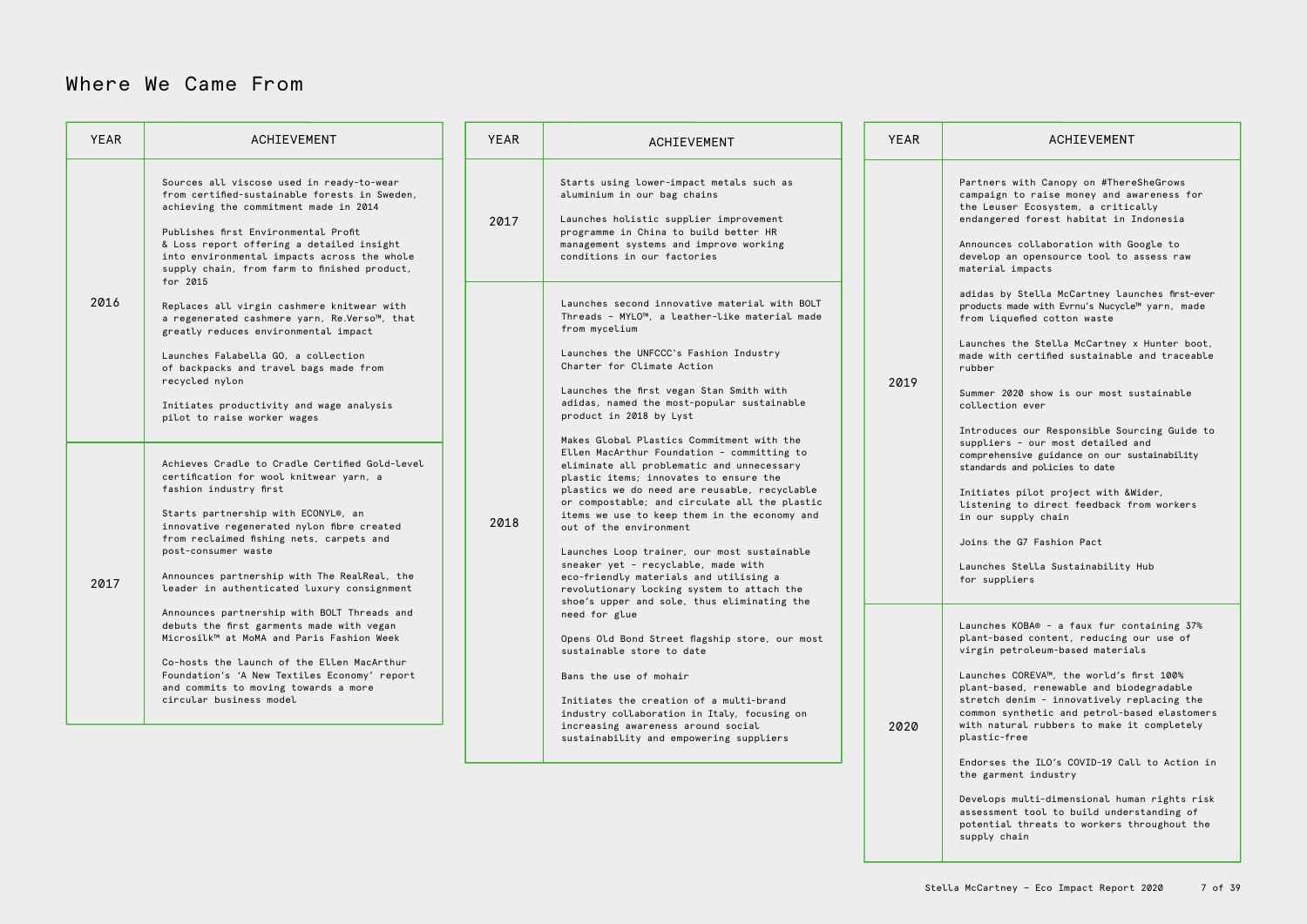Chapter 02

## The Value of Nature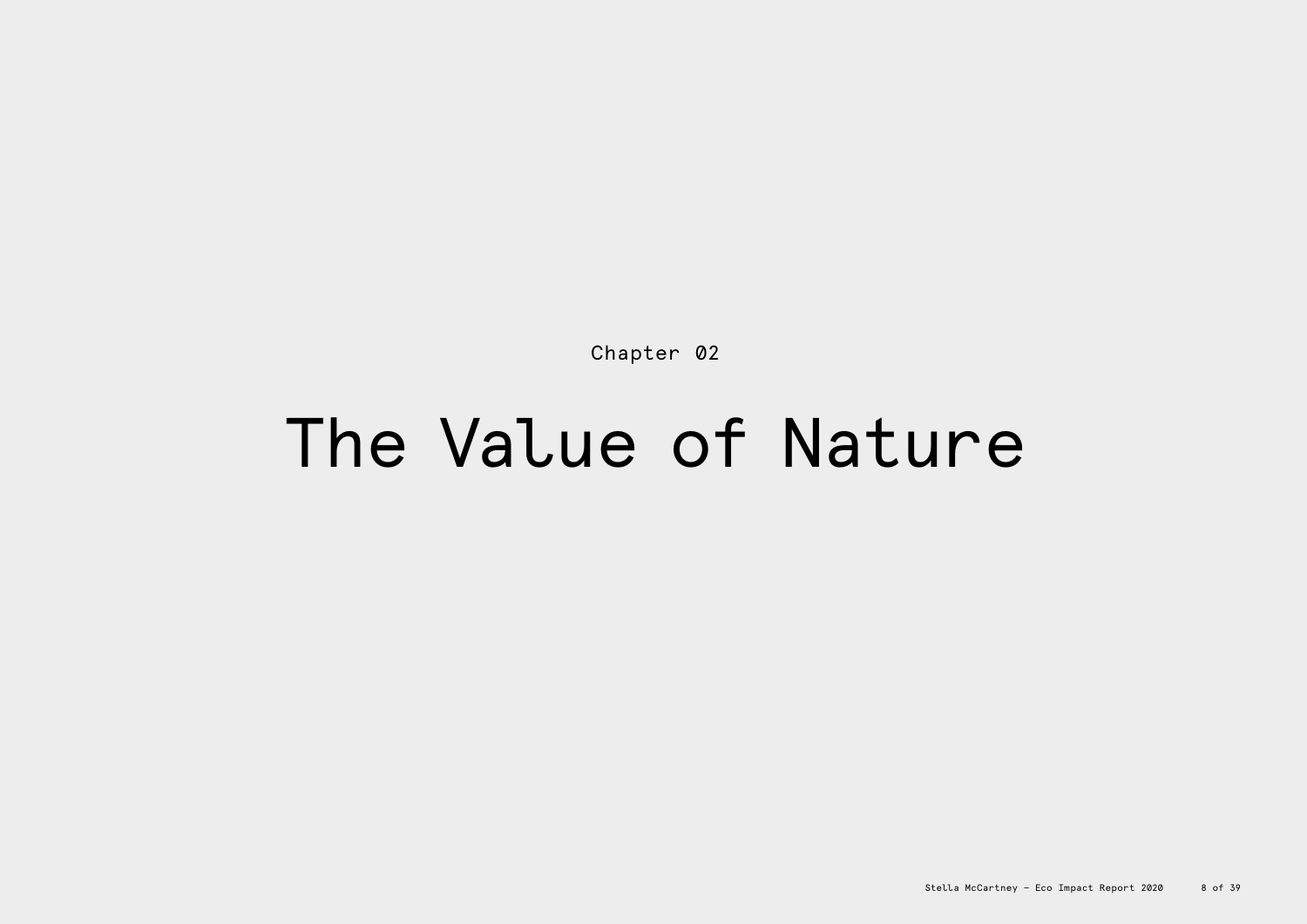Fashion directly relies on nature for raw materials and resources, and negatively impacts it through the creation of waste and pollution. Mother Earth is rich with biodiversity and provides important, and often irreplaceable, ecosystem services. A 2012 study by The Nature Conservancy and the Corporate EcoForum estimated that the planet's "natural living infrastructure" provides \$72 trillion a year of "free" goods and services that support the global economy.

In order to be a responsible business, we believe that it is imperative to understand the full extent of our impact on the natural environment and ensure that when we make decisions, we are always mindful of these impacts and are working to minimise or reverse them where possible.

We do this by taking a natural capital accounting approach, detailing the ways that businesses depend on ecosystem services and how our activities affect the natural environment. The Environmental Profit & Loss (EP&L) is a groundbreaking tool that was developed by Kering to measure and monetise the environmental impact of its Group activities. The tool uses natural capital accounting methods to place a monetary value on environmental impacts resulting from company activities – from the extraction of raw materials to the manufacturing of products to direct operations required to sell those products. Since becoming an independent company, we have been working on customising the tool to better suit our portfolio of materials and supply chain. We will continue to use it to account for the impact of Stella McCartney on nature and leverage results to inform the way we act as a business. For details on our methodology, what is measured and included in the scope, please see Appendix I.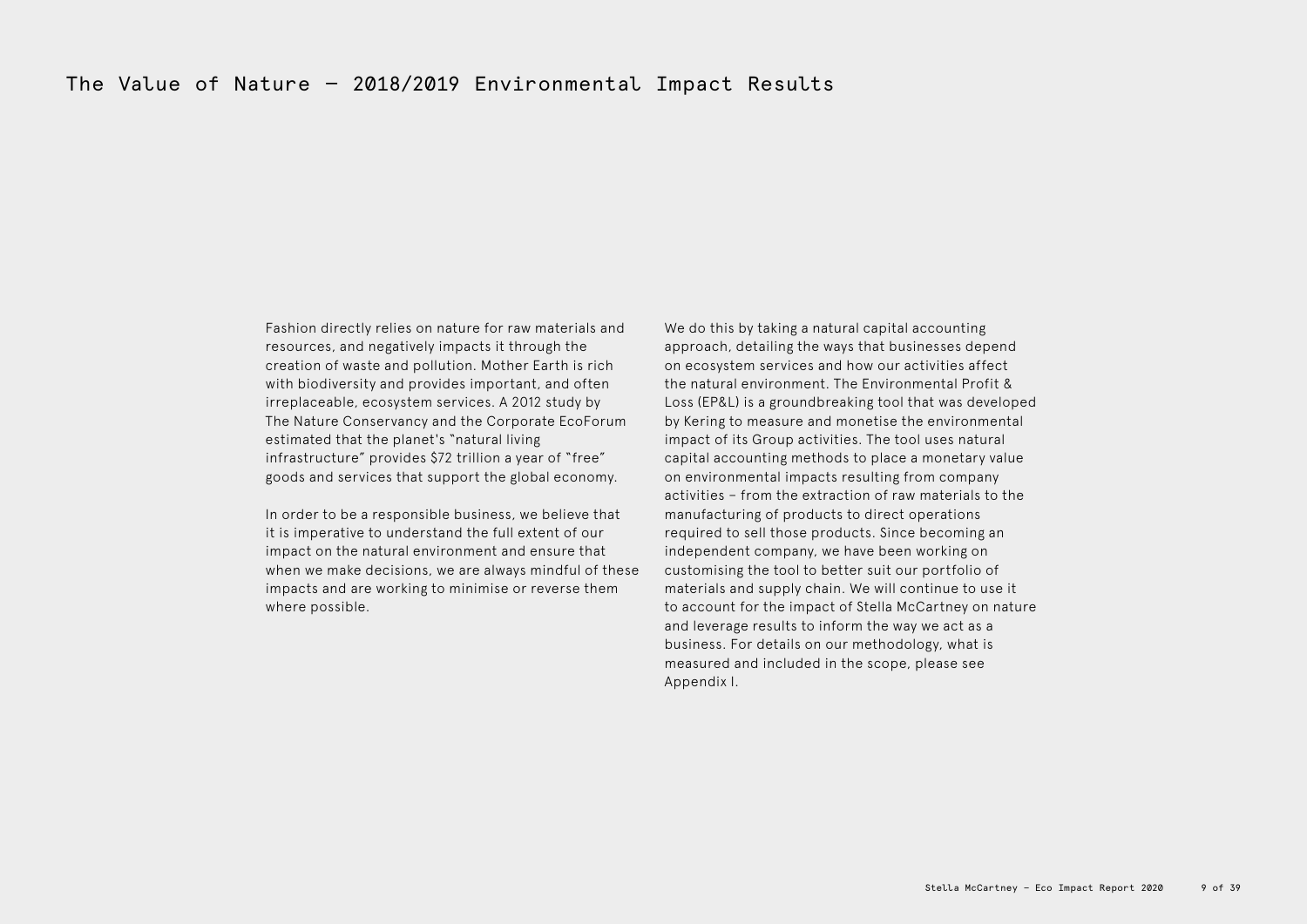#### Our Impact So Far

Figure 2. Cashmere impact vs kgs consumed from 2015-2017





Since first adopting the EP&L in 2013, we have been working hard to reduce our environmental impacts. We have spent many years managing this impact by phasing out the highest-impact materials or processes identified and replacing them with lower-impact alternatives. Having such a strong focus on the raw materials we use has allowed us to delve deep into our supply chains, gain traceability of fibres and build strong relationships with our suppliers. We made some important decisions as a business based on the learnings from the tool, such as banning the use of virgin cashmere in 2016 and cellulose-based fibres coming from ancient or endangered forests.

The tool has enabled us to engage and work closely together with our suppliers to use more sustainable materials and have meaningful conversations about the importance of reducing the impacts of their mills, such as through the Clean by Design programme that we have been participating in since 2012. We have also been investing in improving the efficiency of our own operations by taking actions like switching to renewable electricity and energy-saving equipment. Total kg of cashmere used:<br>
Recycled cashmere **about this decision, please see** <u>our 2015 EP&L report</u>.<br>
Recycled cashmere virgin cashmere investing in improving the efficiency of our own about this decision, please see <u>o</u>

Since first publicly reporting our EP&L results in 2015, we saw a consistent decrease in our environmental impact versus business growth. For example, when compared to 2015, our 2017 EP&L intensity was 16% lower despite total sales being 20% higher. This was largely due to our strategy to phase out high-impact materials and maximise our use of lower-impact alternatives. Our most significant savings were achieved by eliminating our use of virgin cashmere, using forest-friendly viscose, reducing our use of brass and increasing our use of organic over conventional cotton.

Taking virgin cashmere for instance, the graph below shows the evolution of our cashmere impact results over 2015-2017. As illustrated by the bars, after switching to recycled cashmere the proportion of impact associated with cashmere (as indicated by the orange line) consistently declined from 28% in 2014 to 5% in 2017 due to our move towards pre-consumer recycled cashmere and away from virgin cashmere. For more information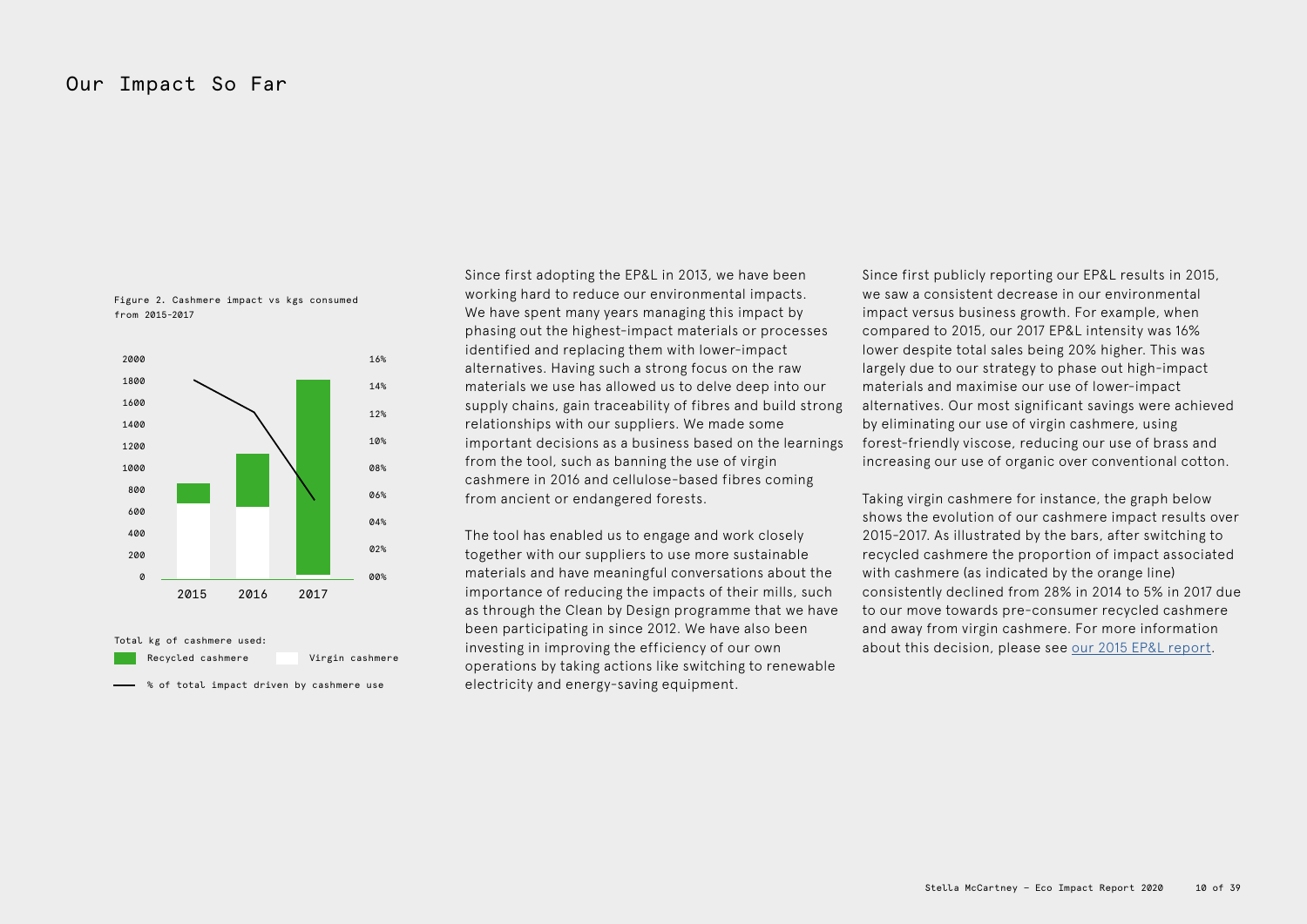Another important decision that we made was committing to never using viscose originating from ancient or endangered forests, which are defined as naturally rare forest types, forest types that have been made rare due to human activity or forests that are ecologically critical such as those of high species richness or containing elevated concentrations of rare and endangered species. Instead, we have partnered with viscose suppliers that have had their sourcing third-party verified and only source from sustainably-managed forests – a balanced way of using forests at a rate that meets their regeneration capacity so that they are preserved for future generations.

In order to better capture the impact of this commitment in our results, we also commissioned a peer-reviewed Life Cycle Assessment (LCA) that evaluates and compares the environmental impacts of sourcing Man-Made Cellulosic Fibres (MMCFs) from different feedstocks and forest management systems. We hope that with this evaluation, we can improve data available for MMCFs that captures the lost ecosystem services associated with deforestation and the impacts of different viscose-sourcing practices. Our LCA is publicly available and can be found [here.](https://cdn.scsglobalservices.com/files/resources/SCS-Stella-LCA-MainReport-101017.pdf)

In 2015, we commissioned the first consumer use and end-of-life study for luxury, which involved a survey of over 1,000 of our customers in the UK. This allowed us to better understand how our products are cared for and handled at the end of their use and to quantify the footprint of this important part of the product life cycle. While it has been our intention to incorporate t his into our environmental impact assessment tool, it has not been possible to align the methodologies yet. Nevertheless, the insights gained helped inform our sustainability approach and led to our 2017 Clevercare campaign, a communications and labeling initiative that encourages everyone to consider the environment when washing, drying and taking care of our garments. In the same year, we also announced a partnership with the RealReal to incentivise the resale and second life of products – helping to ensure they never end up in landfill. We have also partnered with a number of innovators to accelerate the development and scaling of their recycling solutions.

Using renewable inputs in a way that is in line with nature's regeneration capacity alongside recycled materials is part of our wider efforts to transform the business into a circular model. Our long-term vision for a circular fashion industry is one where products and materials are kept within the system and reused for as long as possible, or are safely returned to the ground as nutrients. In this way, finite resources are protected and fibres are grown in a restorative way to ensure sound environmental health for future generations.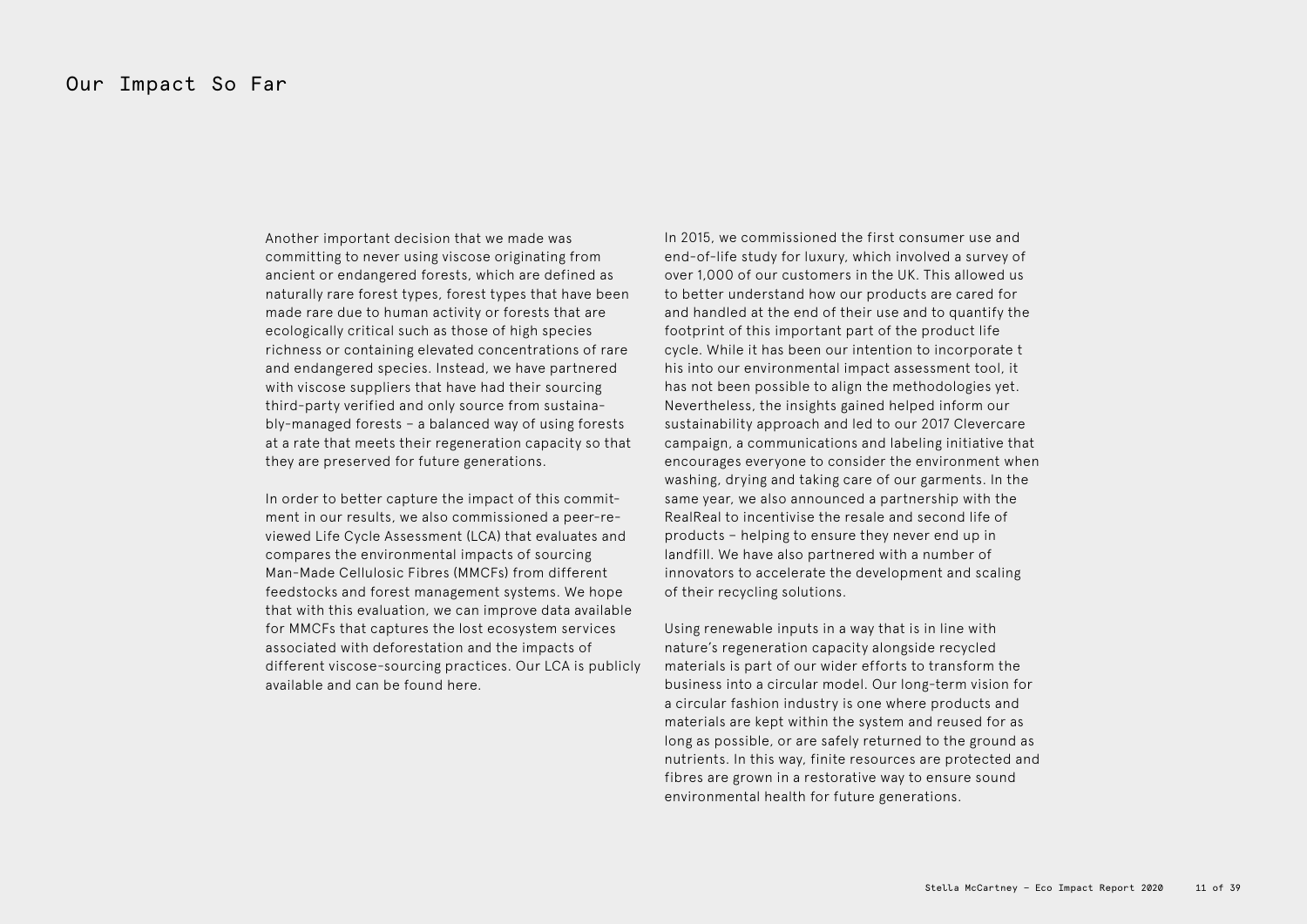#### Developing Our Environmental Impact Methodology

We took our exit from the Kering Group as an opportunity to review our impact methodology and improve the representativeness of the tool, especially given our distinct sourcing profile. Our objective was to improve how the tool accounts for impacts at the regional level where Stella McCartney sources from and manufactures in, and the main materials that we typically use for all our collections. While the structure of the tool (as described in Appendix I) and data requirements have remained unchanged, we have reviewed underlying data and incorporated more from our specific key raw material and manufacturing suppliers.

We have also amended the scope and calculation flow to further customise the methodology so that it best reflects our reality.

When developing a corporate accounting tool to measure progress over time, there is always a trade-off between incorporating the most current data to improve the methodology and holding the methodology constant so that year-on-year change is easier to track. We are always evolving as a company and industry, and acknowledge that we need to be agile and flexible so that when better data or new analysis becomes available we are able to incorporate these improvements into the tool. Nevertheless, we decided to take this moment, at the start of a new chapter in Stella McCartney's history, to invest time and resources into determining the best way to model the impacts of our key materials and suppliers in order to tailor the tool to our supply chain as much as possible – with the hope to minimise the need for methodological changes in future.

A detailed overview of the key changes, new data integrated and sources can be found in Appendix II and III.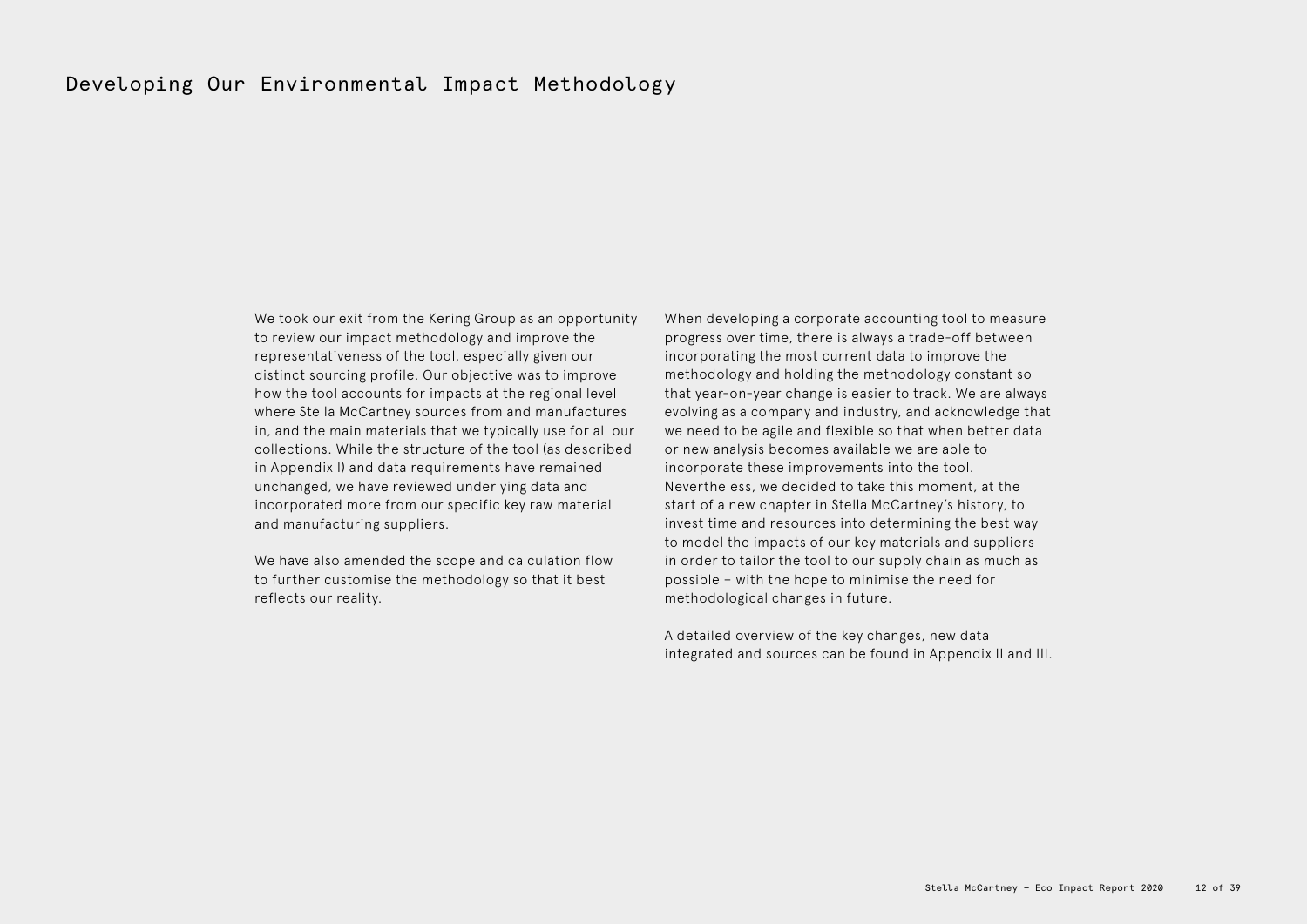Following the aforementioned changes and updates to the tool, our total valued impact on nature in 2018 was estimated to be €8.22 million – with a very slight decrease in 2019 to €8.21m.

Our 2017 results were €7.38 million but given the change in scope, methodology and underlying data, it is not possible to directly compare our 2018/19 results with previous years. Our most-used materials by volume are:

| 1              |           | COTTON<br>(26% of total material use in 2018,<br>and 28% in 2019) - consistently our<br>most-used fibre since we use it across<br>all product categories (73% of which<br>was organic) |
|----------------|-----------|----------------------------------------------------------------------------------------------------------------------------------------------------------------------------------------|
| $\mathfrak{p}$ |           | POLYESTER AND POLYURETHANE<br>Driven by our use of vegan leather<br>in shoes and bags                                                                                                  |
| 3              |           | <b>WOOL</b><br>Used in our ready-to-wear and knitwear                                                                                                                                  |
| 4              | Znl<br>Cu | <b>BRASS</b><br>Driven by our Falabella bag chains                                                                                                                                     |
| 5              |           | VISCOSE<br>An important carryover material used in<br>ready-to-wear and our linings (which we<br>verify to be free from ancient and<br>endangered forests)                             |

The material portfolio changes between ready-to-wear and our shoes and bags can be seen in the comparison tables below:

| <b>RTW</b>                      |                | SHOES AND BAGS                                                                    |           |  |
|---------------------------------|----------------|-----------------------------------------------------------------------------------|-----------|--|
| MATERIAL GROUP                  | %              | MATERIAL GROUP                                                                    | %         |  |
| Cotton                          | 42             | Plastic Trims & Soles                                                             | 29        |  |
| Wool.                           | 15             | Faux Leather                                                                      | 18        |  |
| Polyester & Nylon               | 11             | <b>Brass</b>                                                                      | 14        |  |
| Viscose                         | 08             | Other Metal                                                                       | 11        |  |
| Plastic Trims                   | 06             | Wood                                                                              | 09        |  |
| Other Synthertic<br>Fibres      | 04             | Polyester & Nylon                                                                 | 09        |  |
| Silk                            | 03             | Cotton                                                                            | 05        |  |
| Other cellulose-based<br>fibres | 03             | Paper<br>Other Synthetic Fibres                                                   | 03<br>0.5 |  |
| <b>Brass</b>                    | 03             | Other Plant Fibres                                                                | 0.2       |  |
| Faux Leather                    | 0 <sub>0</sub> | Rubber                                                                            | 0.1       |  |
| Paper                           | Q <sub>2</sub> | Other Material                                                                    | 0.1       |  |
| Other Metal                     | 01             | Viscose                                                                           | 0.1       |  |
| Other Plant Fibres              | 01             | Other Cellulose-Based                                                             | 0.1       |  |
| Other Animal Fibres             | 01             | Fibres                                                                            |           |  |
| Rubber                          | 0.3            |                                                                                   |           |  |
| Recycled Cashmere               | 0.3            | Table 1. Summary of Stella McCartney<br>fibre usage in 2019 (RTW vs Shoes & Bags) |           |  |
| Other Material                  | 0.1            |                                                                                   |           |  |

0

Wood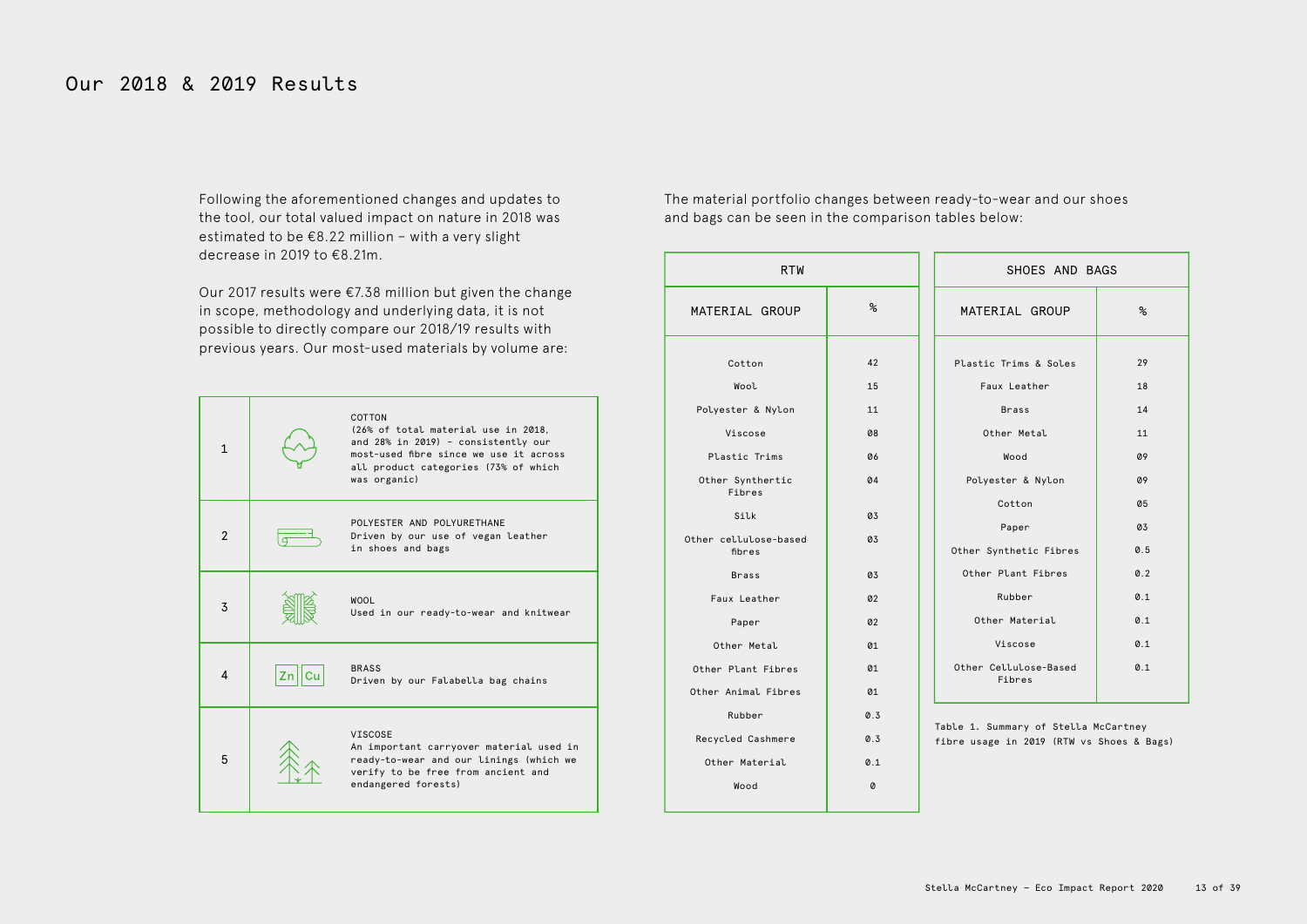Figure 3 provides a recap of the way that fashion value chains are divided into tiers, and more details on the scope of our assessment can be found in Appendix I.

When compared to our 2017 results, although not a like-for-like comparison given the different scopes and methodologies, the relative distribution of impacts across tiers has not changed, with the majority of impacts driven by raw material extraction (Tier 4). This is consistent with all our previous results.

Table 2 shows the change in the way our total impact is distributed across environmental impact groups. The biggest change is in the land use impact category. Where greenhouse gases (GHGs) previously represented our biggest environmental impact group, it is now land use that accounts for over a third of our total. This is driven by the new information incorporated about natural materials, both animal-based and plant-based fibres, that occupy large areas of land that may have been converted from other land-use types for industrial use. We will look more closely at the drivers of our land use impact later in the report.

| <b>TIER</b>                |          |                                                |                                                                                                         |
|----------------------------|----------|------------------------------------------------|---------------------------------------------------------------------------------------------------------|
| $\overline{4}$             |          | Raw Material<br>Extraction                     | Cultivation and extraction of raw<br>materials from the earth, plants,<br>or animals                    |
| $\overline{3}$             |          | Raw Material<br>Processing                     | Processing of raw materials into<br>intermediate products                                               |
| $\overline{2}$             |          | Material.<br>Production                        | Production and finishing of materials<br>(e.g. fabric, trims) that go directly<br>into finished product |
| $\mathbf{1}$               | 88<br>ᄆᄆ | Finished<br>Production<br>Assembly             | Assembly and manufacturing of final<br>products                                                         |
| $\boldsymbol{\varnothing}$ | ШH<br>ШH | Office,<br>retail &<br>distribution<br>centers | Corporate real-estate not involved<br>in production process                                             |

Figure 3. Supply chain tiers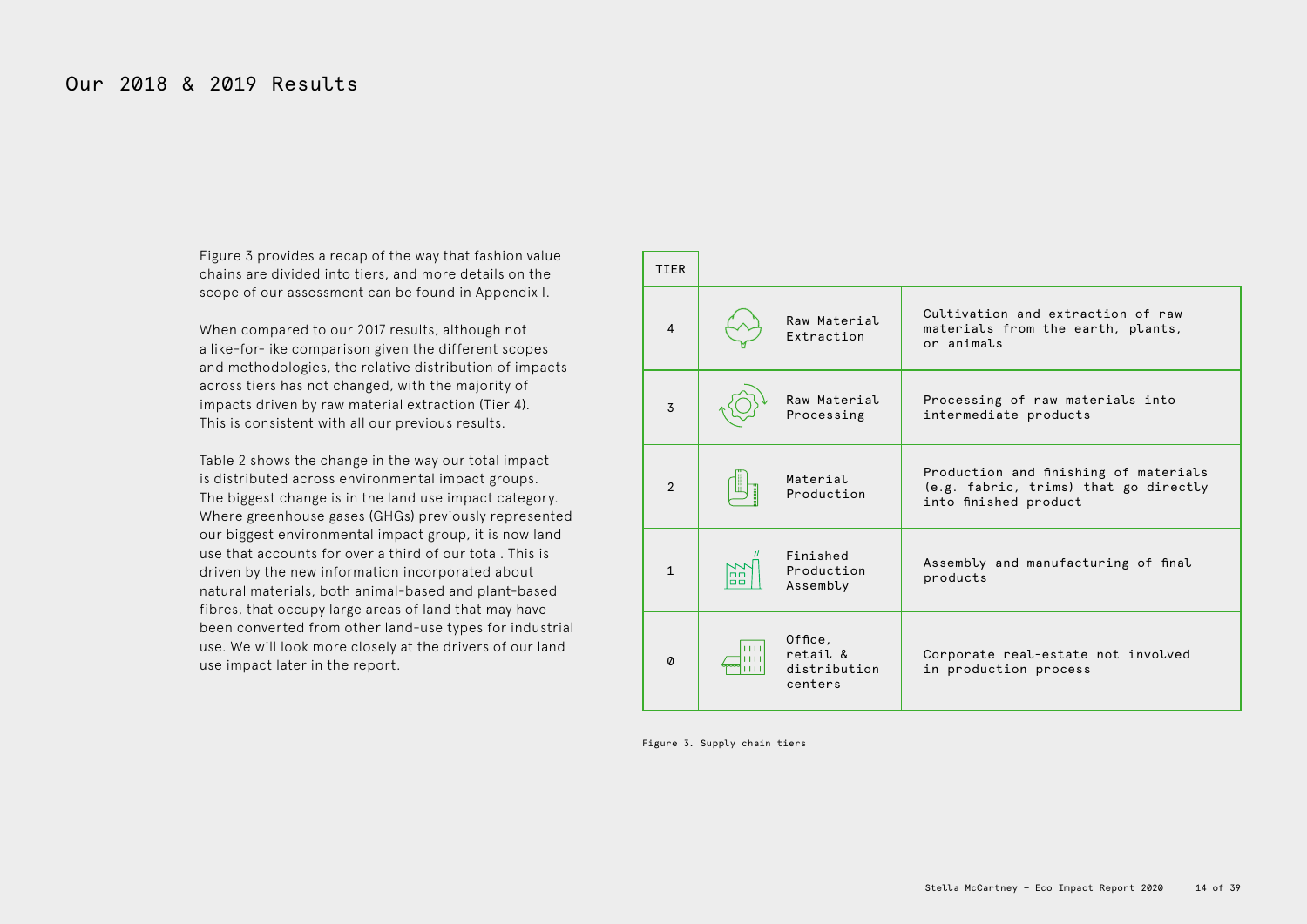|                            |      | PROPORTION OF IMPACT |      |
|----------------------------|------|----------------------|------|
| ENVIRONMENTAL IMPACT GROUP | 2017 | 2018                 | 2019 |
| Air Emissions              | 07%  | 07%                  | 07%  |
| <b>GHGS</b>                | 36%  | 27%                  | 27%  |
| Land Use                   | 29%  | 37%                  | 37%  |
| Water<br>Consumption       | 12%  | 09%                  | 10%  |
| Water Pollution            | 07%  | 18%                  | 17%  |
| Waste                      | 09%  | 02%                  | 02%  |

Table 2. Distribution of total impact by environmental impact group from 2017-2019

Looking at our results by tier and environmental impact category allows us to see which parts of our supply chain and raw material usage contributes to each type of impact. Figure 4 below shows the distribution of the 2019 results across the value chain and by environmental impact indicator.

What is consistent across the 2 years is that our most significant environmental impacts are in the rawmaterials extraction phase (farms, forests, mines, etc), the furthest back in the supply chain. As shown in Figure 4, 78% of our impacts in 2019 were driven by Tier 4.

GHGs and land use are the biggest environmental impact types in both years.The following sections are a deeper dive into these two most significant environmental impact categories – the key drivers behind them and how we aim to address them going forward.

But before getting into this, it is worth bringing our attention to another material impact area. Outside of GHGs and land use, water pollution in Tier 4 is another notable hotspot of impact. This is driven by our use of brass, which accounts for 77% of our water pollution impact. The issues with mining of copper (copper makes up around 12% of brass' composition) are well known to us; we have been working to phase out this material and develop alternatives that have lower impacts and are more recyclable.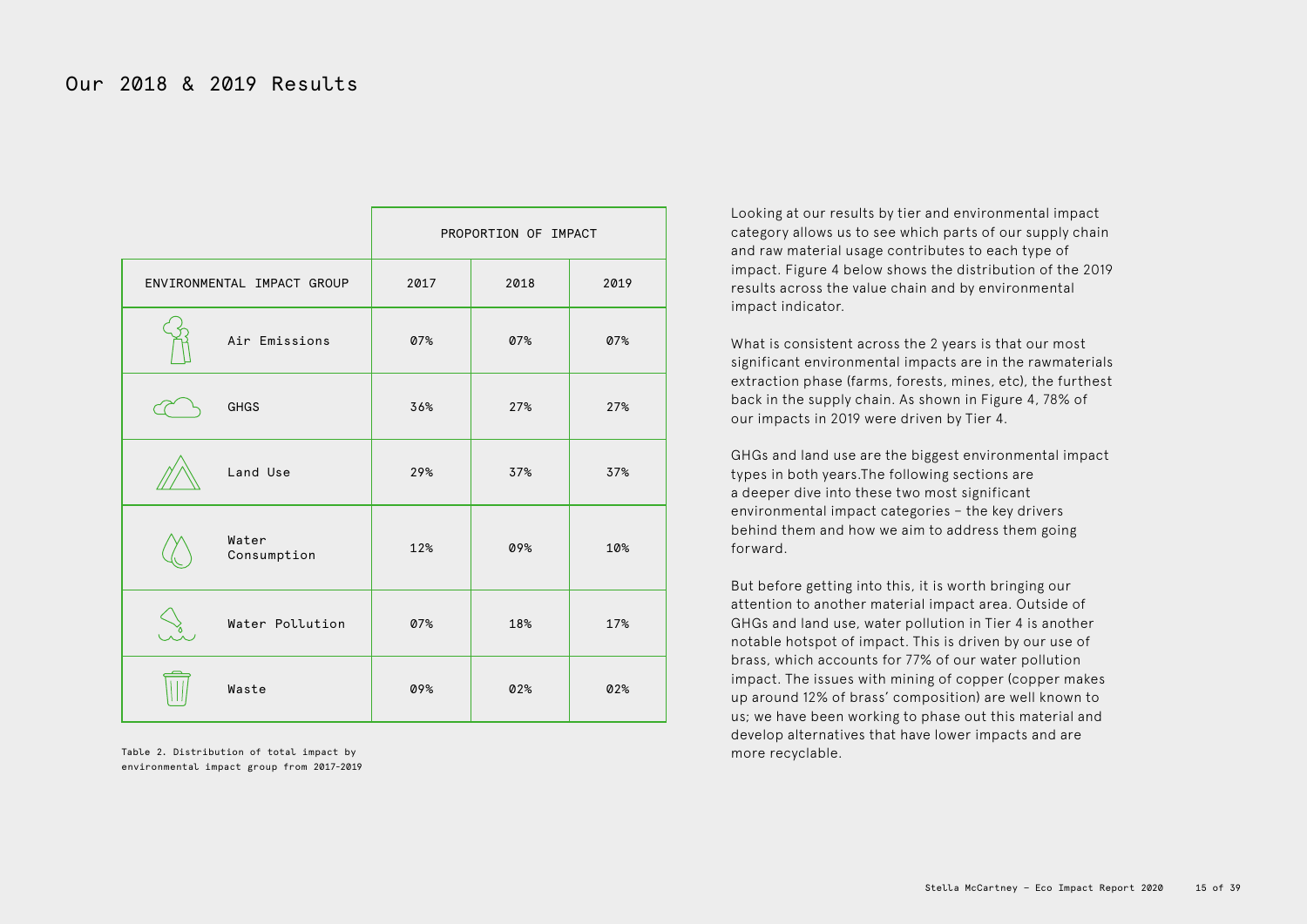## Breakdown of 2018/2019 Results

Figure 4. Breakdown of 2019 EP&L results by Tier and Environmental Impact Group (in €'000s)

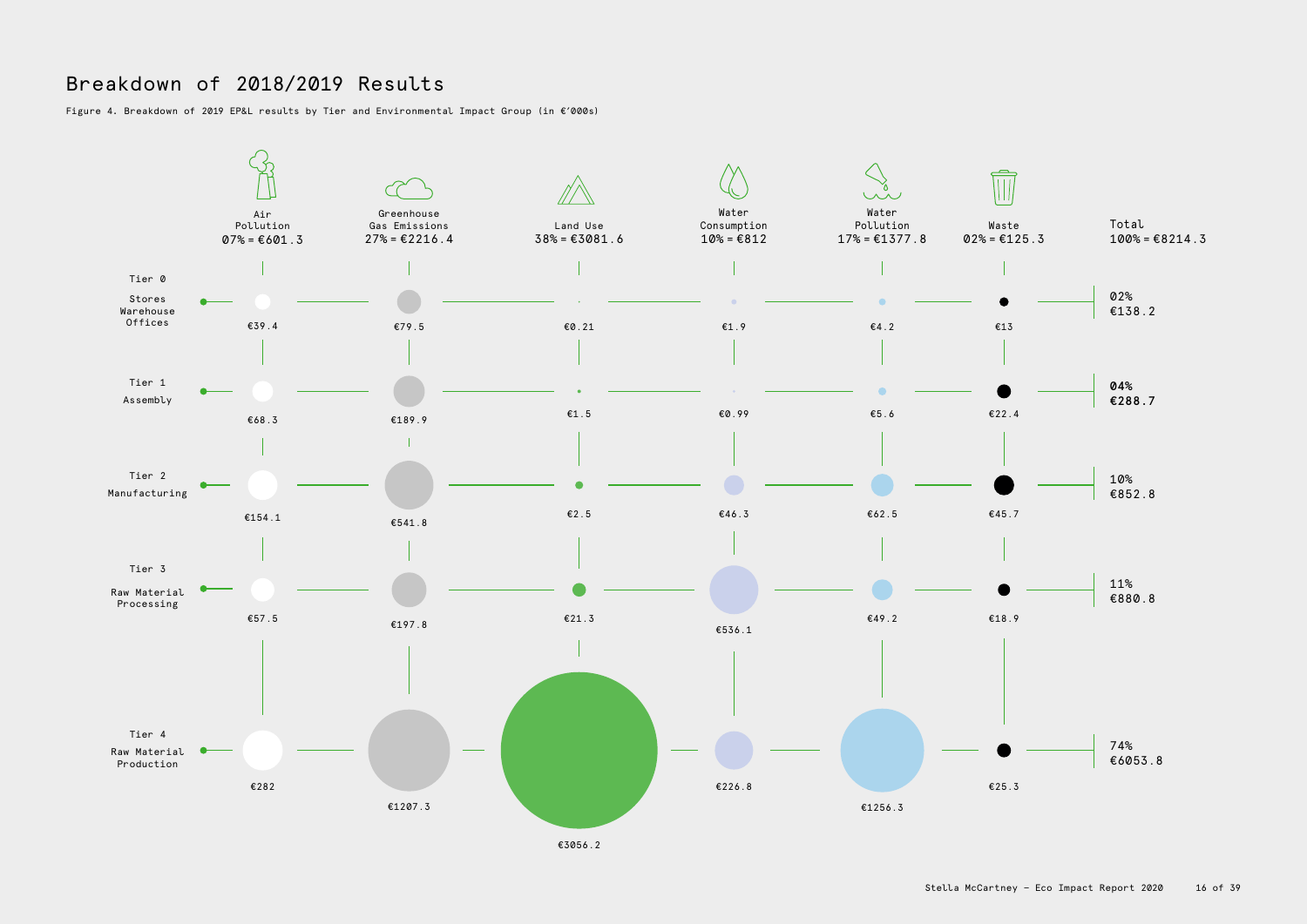Two-thirds of the planet's terrestrial and aquatic ecosystems are now significantly degraded due to human activity such as agriculture, mining, logging and fishing. Although there are still a few areas of semi-pristine nature, almost all have been modified by people in some way. Knowing this, it is not surprising that land use impacts make up 38% of our total environmental impact – the biggest of all our environmental impact categories.

Fashion supply chains occupy huge areas of land – from farms, forests and mines where fibres or resources are extracted from, to the footprint of the buildings that house manufacturing processes and retail operations. When land is used to grow fibres, raise animals or extract metals or oil, there tends to be a loss of ecosystem services, biodiversity and degradation of soil health, especially if it was converted or is not managed properly. In the IPBES Global Assessment Report on Biodiversity and Ecosystem Services released in 2018, leading experts warned of the acceleration in loss of nature and argued that the risks posed by biodiversity loss should be considered on the same scale as those of climate change.

|                            | 2018       | 2019         |
|----------------------------|------------|--------------|
| Total land use (ha)        | 6,976 ha   | 6,974 ha     |
| Valued impact $(\epsilon)$ | €3 million | €3.1 million |

Table 3. Summary of land use and valued impact

The table below shows the total land occupied by our business operations in 2018 and 2019, as well as the valued impact.

As shown in Table 4, the materials that drive our land use impact are animal-based and plant-based fibres where wool and cotton combined make up 90% of our total land use impact across all tiers in the supply chain. It should be noted that we have avoided significant land use impacts through previous decisions such as stopping the use of virgin cashmere and ensuring that all of the forestry products consumed come from sustainably managed forests. The valued land use impacts are not just driven by the area of land required for fibre production, but also by locationspecific factors such as type of biome, number of different species in the region, amount of land conversion and associated loss of ecosystem services – highlighting the importance of having traceability of the fibres we use down to the farm-level.

|                        | <b>HA</b> | €         | % OF VALUED<br><b>IMPACT</b> |
|------------------------|-----------|-----------|------------------------------|
| Wool                   | 6,258     | 2,590,438 | 84%                          |
| Organic Cotton         | 279       | 134,647   | 04%                          |
| Conventional<br>Cotton | 113       | 74,796    | 02%                          |

Table 4. Top 3 materials and their contribution to our land use impact (2019)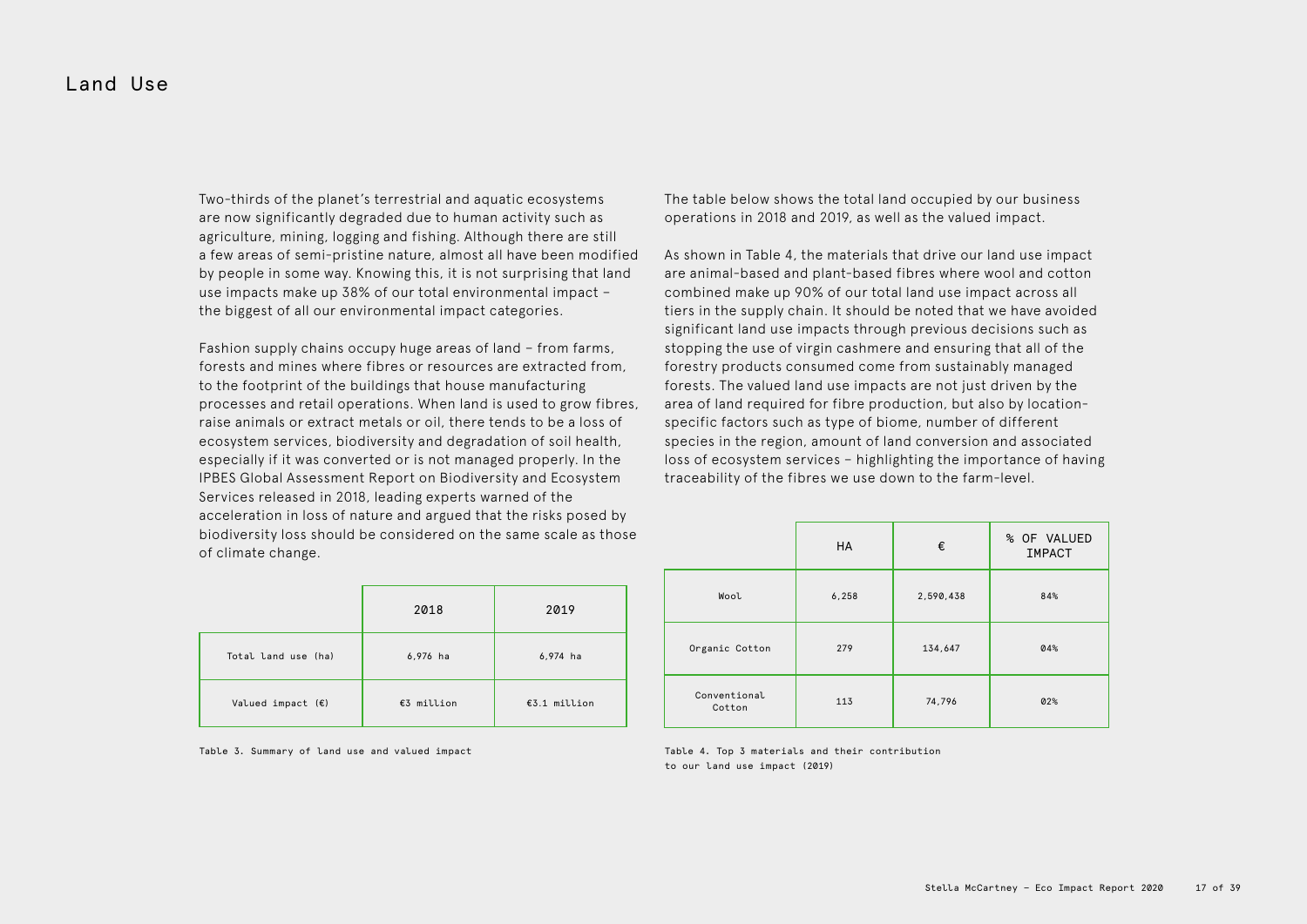Since Stella McCartney was established in 2001, we have never used animal leather, fur, feathers or skins for ethical reasons. However, these materials also have very highly valued environmental impacts because of the land required for animal rearing and growing crops for feed, greenhouse gas emissions related to the methane generated by ruminants and the tanning impacts of leather production.

The company was built on Stella McCartney's personal beliefs and on the core principle that no animal should be killed or harmed for the sake of fashion. Animal welfare has always been at the heart of the brand and is a priority when sourcing animal-based fibres to ensure that our fellow creatures are never hurt for our products. While wool has been a focal material for years, our priority has always been the wellbeing of the animals. To ensure that animal welfare is protected we rely on animal welfare experts, who support us in developing best in class on-farm standards as well as conduct on-farm visits and assessments. However, these latest results have brought into focus the material's contribution to our land use and climate impact; this makes sense given that the wool we source is grown extensively, occupying a large area of land.

Extensive agriculture uses small amounts of inputs relative to the land area being farmed. In our model, we assume that all land being occupied for an activity relating to our production has undergone some conversion; therefore, there has been a loss of ecosystem services. Fibres coming from extensive farming systems are associated with large amounts of lost natural capital. However, we are aware that this is not always the case in our supply chain – for example, some large farms that we source from are on pristine land with no conversion, and we have collected data directly from these supply chain partners to better reflect the realities of their practices and impacts on the ground. We also updated our assumptions about the local area, such as the biome mix, though this could have been further improved had there been better availability of some biodiversity metrics. This highlights the importance of knowing the farms we source from, where they are located and the types of farming systems and practices that are used.

In recent years, we have carefully selected partners based both on animal welfare criteria and also their environmental stewardship and good land management practices. However, we will take this further and do more to promote the restoration of these landscapes and ecosystems.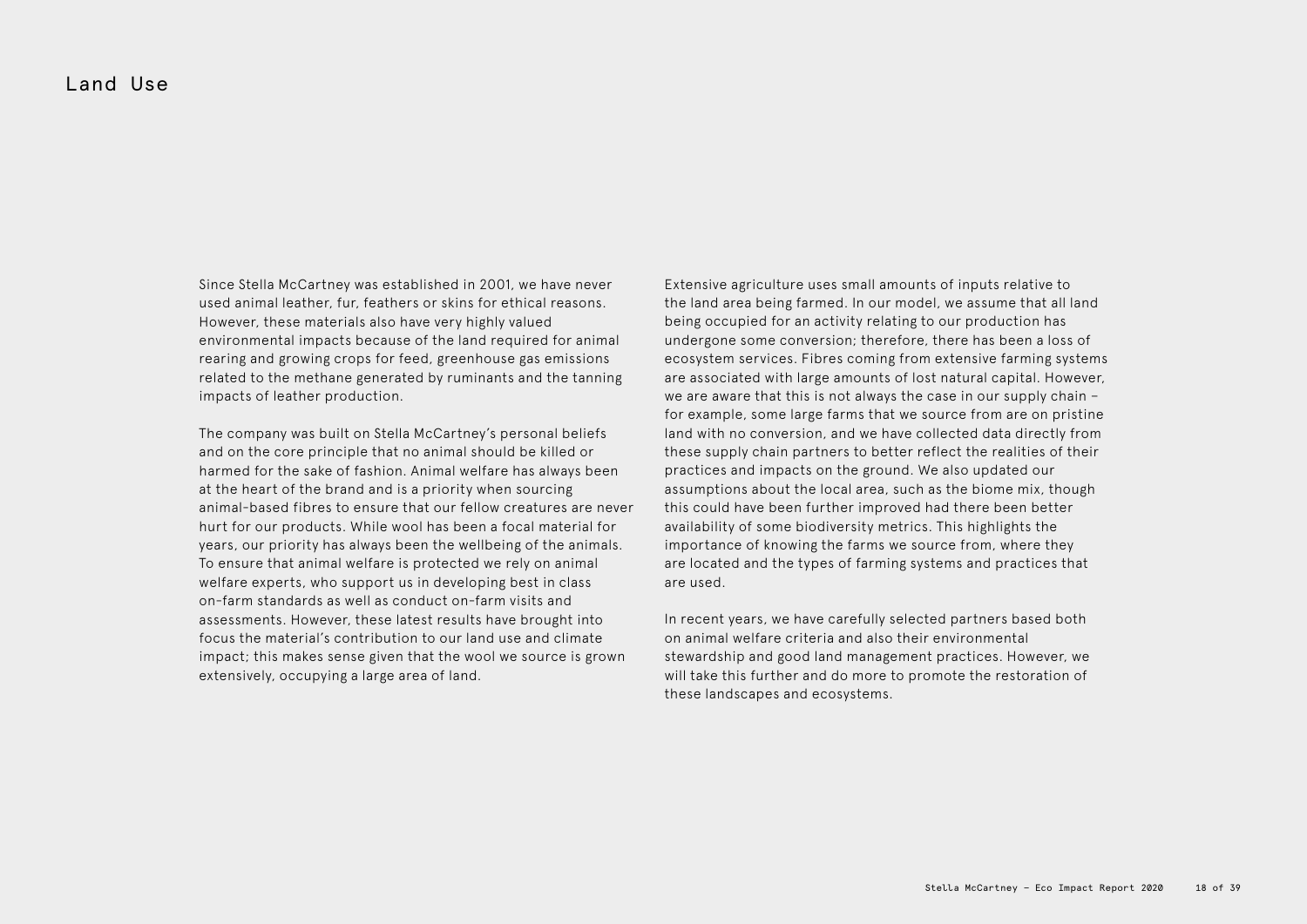#### Greenhouse Gas Emissions

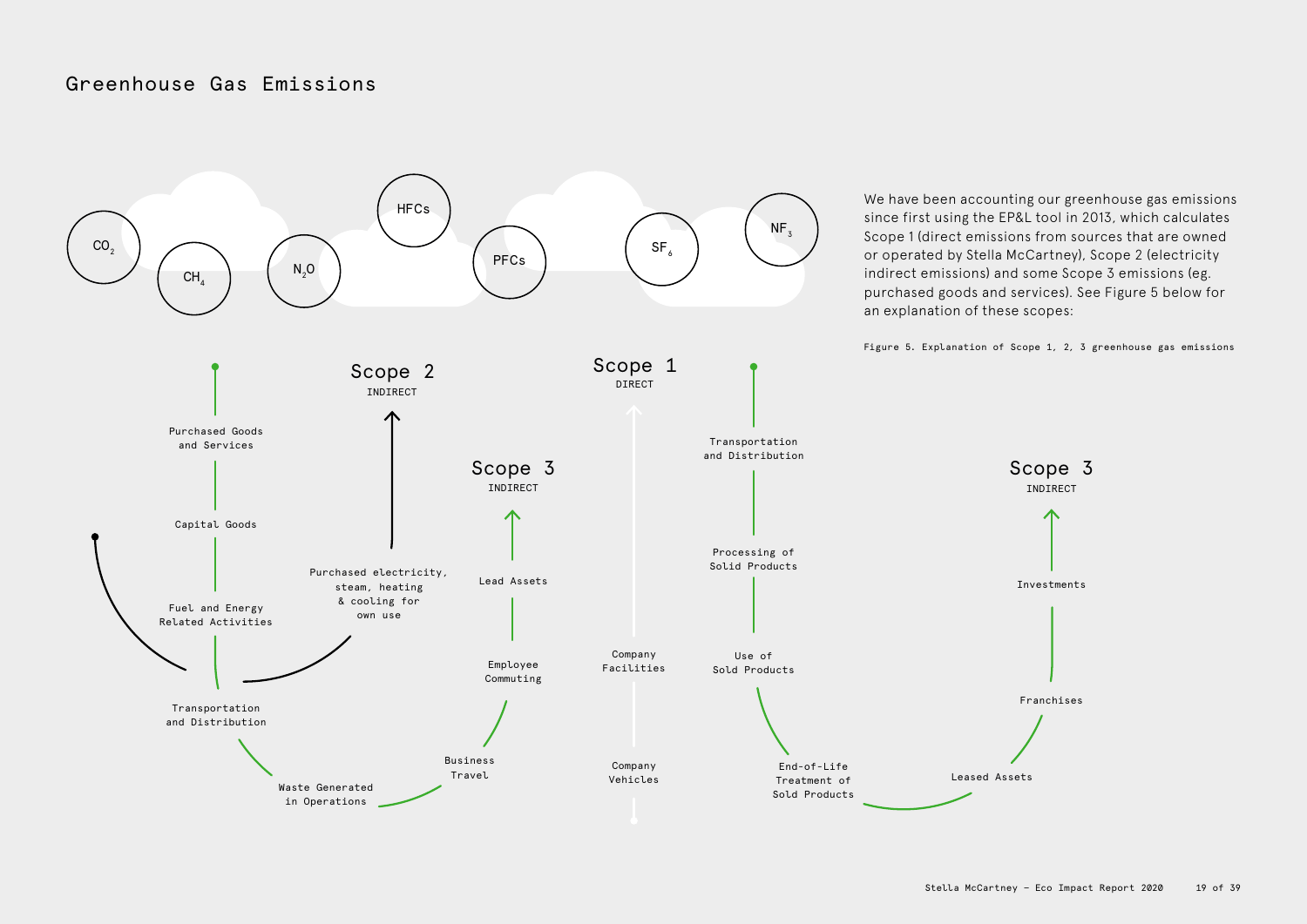#### Greenhouse Gas Emissions

Compared to other environmental impact categories, our greenhouse gas emissions are more evenly distributed across all tiers rather than being mostly concentrated in one. However, when categorised by the Greenhouse Gas Protocol's recommended scopes, the majority of our emissions have consistently been in Scope 3 since first using the EP&L. This means the biggest opportunity for reduction lies outside of our direct operations, which makes it all the more important to identify where the emission hotspots are in our supply chain as well as the suppliers and materials that have potential for reductions or energy efficiencies. This is also why we think it is so important to have collaborative relationships with supply chain partners because it is only through working together that we can achieve the urgent GHG reductions that are required.

In 2019 we emitted approximately 27,210 tonnes of carbon, which equated to a cost to society of €2.2m.

Table 5 shows a breakdown of our GHG emissions in 2019 across tiers, plus their valued impact. The biggest concentrations of emissions are in Tier 2 and 4, the manufacturing and raw material extraction phases, both of which are Scope 3 emissions.

Of our total GHG impact, 44% is driven by our use of wool – making it our highest-impact raw material in this category. The next highest-impact material is cotton, which accounts for 11% of our entire GHG impact.

| TIER           | GHGS (KGCO2E) | $GHGS$ ( $\varepsilon$ ) | % BREAKDOWN |
|----------------|---------------|--------------------------|-------------|
| 0              | 976,249       | 79,523                   | 04%         |
| $\mathbf{1}$   | 2,331,042     | 189,882                  | 09%         |
| $\overline{2}$ | 6,651,238     | 541,798                  | 24%         |
| $\overline{3}$ | 2,428,835     | 197,849                  | 09%         |
| $\overline{4}$ | 14,821,122    | 1,207,302                | 54%         |
| <b>TOTAL</b>   | 27,208,486    | 2,216,354                |             |

Table 5. Breakdown of GHG emissions across Tiers (2019)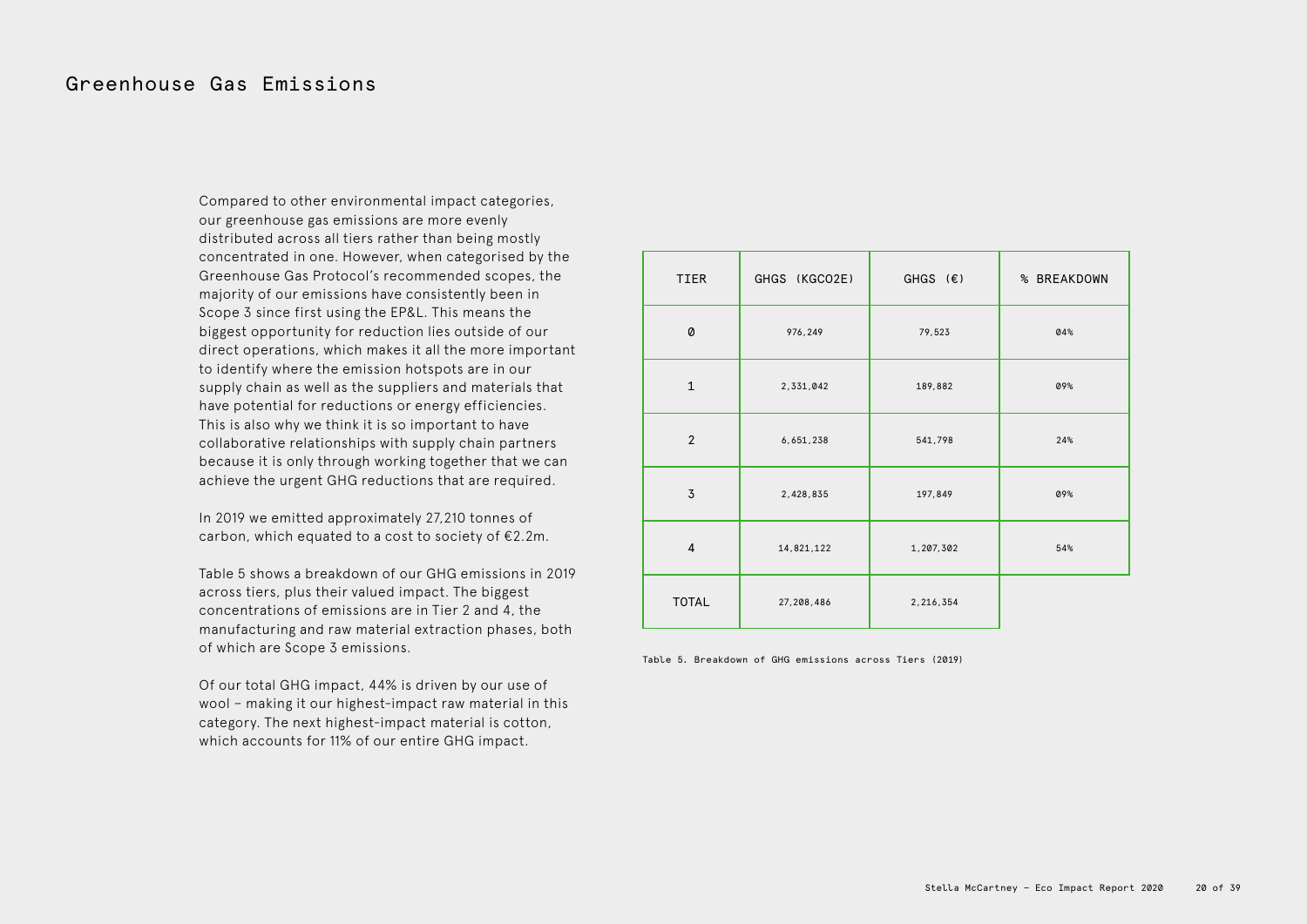It is now widely recognised that climate change and biodiversity have many interdependencies. According to the Millennium Ecosystem Assessment, climate change is likely to become one of the most significant drivers of biodiversity loss by the end of the century. However, biodiversity makes an important contribution to climate change mitigation and adaptation through the ecosystem services it supports. The IUCN have declared that halting the loss and degradation of natural systems, and promoting their restoration, have the potential to contribute over one-third of the total climate change mitigation required by 2030. Therefore, conserving and restoring biodiversity is critical in avoiding devastating climate change.

With this in mind, and together with the insight that land use and GHGs are the largest impacts that our business has on nature, we are carrying out further research and location-specific, site-based assessments to understand the specific drivers of these impacts in order to develop our approach to mitigating them.

#### NATURE-BASED SOLUTIONS

We are also exploring the potential of nature-based solutions, particularly regenerative farming principles, in addressing both our land use and greenhouse gas impacts – especially since they are both driven by our use of fibres from agricultural systems. Restoring the health of the land is important for farmer livelihoods and building resilience to the changing climate, and is also an effective way to draw carbon out of the atmosphere. Nature provides a number of carbon sinks

that capture and store carbon emissions, such as forests, soils and peatlands. For example, land absorbs approximately 29% of all anthropogenic carbon emissions and oceans have sequestered up to 20-30% of all emissions since the 1980s. Nature-based solutions focus on conserving these carbon sinks and have the potential to provide one fourth of the climate mitigation needed to meet the 1.5°C goal set out in the Paris Agreement.

For many years, farming and agriculture have become heavily industrialised and dependent on the application of chemicals to maximise yields and profits. However, over time this has led to the degradation of soil health – meaning more chemicals are required to achieve the same yields, resulting in an addiction to these toxic, fossil fuel-derived inputs. Agriculture has the potential to provide solutions to climate change and nature loss, rather than contributing to these challenges. While we recognise that this requires a long-term and large-scale systemic transformation in the global agricultural system, we want to ensure we are doing our part to drive this change by engaging all actors in our supply chains and external networks on this important solution.

We aim to promote a way of farming that prioritises the restoration of soil health, improves carbon sequestration, enhances biodiversity and has a positive social impact for farmers and local communities. Additionally, higher soil carbon levels improve water-holding capacity and infiltration, nutrient availability and ultimately the resilience of farms to climate change and extreme weather events.

#### WOOL

When applying this concept in the context of wool supply chains, planned rotational grazing provides a way of managing pasture and grasslands that avoids the overgrazing of grass and allows for adequate rest and restoration of the pasture between grazings. This is also often called holistic management, with one of the key underlying principles to this way of working being looking at how grasslands were historically grazed and mimicking these patterns. For example, North American bison and other herbivores would roam grasslands, churning the soil with their hooves and fertilizing the land with their dung, which stimulates plant growth. Under the rubric of holistic management, wool growers look to recreate these conditions with livestock, such as sheep and cattle.

Working this way has proven effective in helping to regenerate degraded systems, improving topsoil and its ability to draw down carbon. In his TED Talk, Allan Savory, who coined the term holistic management, claimed that by deploying these methods we could "take back" half of the planet's arid grasslands: "There is only one option —I'll repeat to you, only one option— left to climatologists and scientists, and that is to do the unthinkable and to use livestock, bunched and moving, as a proxy for former herds and predators and mimic nature. There is no other alternative left to mankind." We are looking to support these growers and work with our supply chain partners to transition to these holistic land management systems.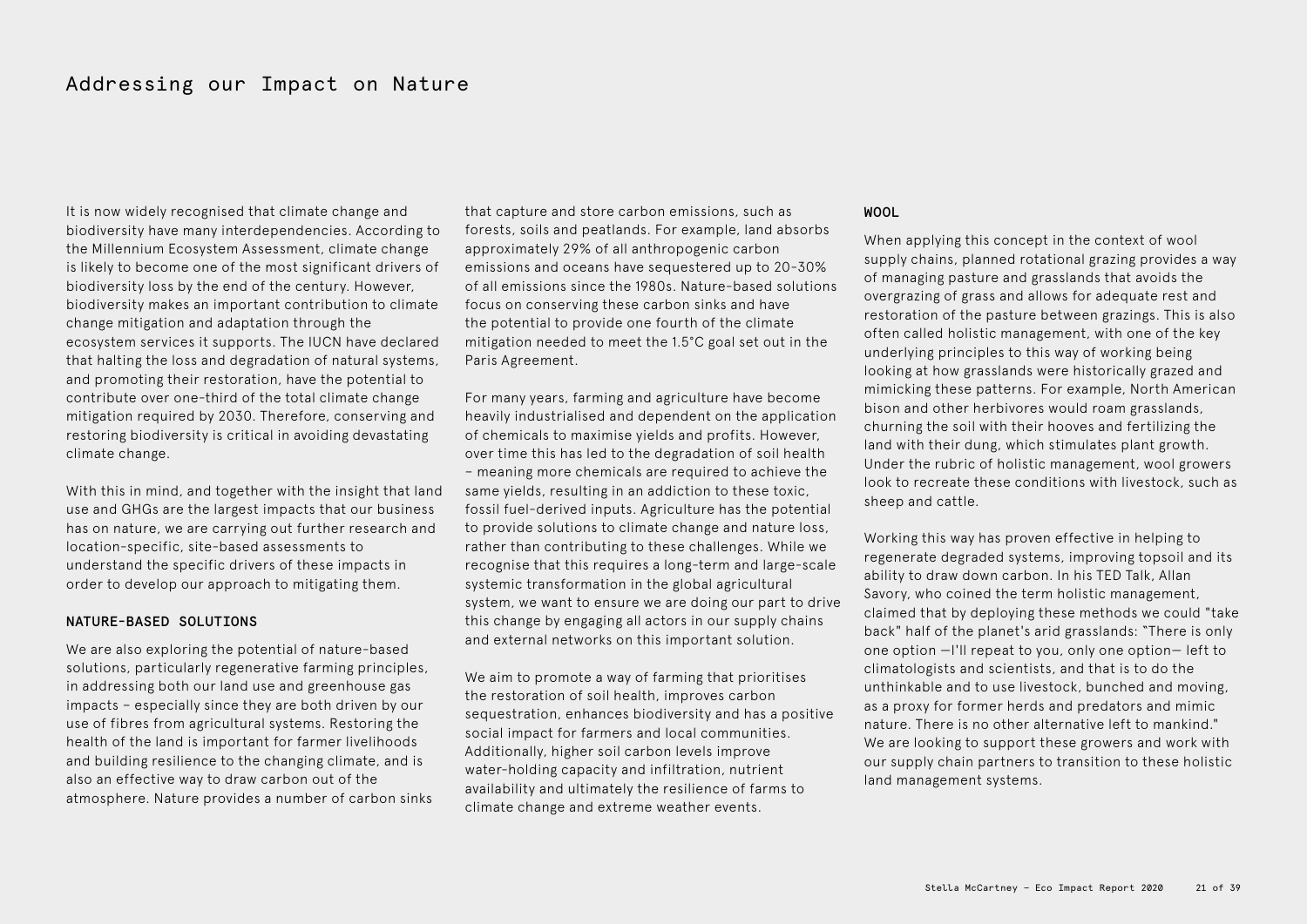#### COTTON

We have also been using organic cotton as much as possible since 2008 – cotton that is grown without the use of toxic chemical inputs such as fertilisers and pesticides. These are polluting to air and water, harmful to the wellbeing of workers and local communities, and degrade soil health, which can make farmers even more dependent on their application to achieve the same yields over time and creating a vicious cycle. The below diagram compares the difference in impact of crop farming when cotton is grown conventionally and organically in Turkey:



Figure 6. Comparison of impact per kg of conventional vs. organic cotton grown in Turkey

According to our latest methodology, switching from conventional to organic cotton grown in Turkey provides an 89% reduction in impact per kg, which is why we have promoted the use of this method of growing cotton for years. As cotton is our most-used fibre by volume, we have been continually working on increasing our use of organic cotton, as well as improving our understanding of our key suppliers' sourcing of fibres to gain as much traceability as possible in order to calculate regional impacts.

However, there can be a net negative environmental impact even when fibres are grown organically. While organic farming systems eliminate the use of toxic inputs, unless regenerative farming practices are employed this typically only leads to a reduction in negative impact rather than a positive restoration of lost ecosystem services. We are working closely with a supply chain partner to test a suite of regenerative farming practices in order to rebuild soil health, increase soil organic carbon, improve water-holding capacity, enhance biodiversity and increase productivity and yields.

We have been exploring the potential of regenerative agriculture in our cotton supply chain. A Biologically Enhanced Agricultural Management (BEAM) method, developed by the US scientist David C. Johnson PhD, employs the application of microbiologically-diverse extracts, created from a compost made in a [Johnson-Su](https://www.csuchico.edu/regenerativeagriculture/bioreactor/index.shtml)  [bioreactor](https://www.csuchico.edu/regenerativeagriculture/bioreactor/index.shtml) to regenerate, or bring in new and more vigorous microbial life to restore the soil's microbiome

population, structure, biodiversity and functionality. When used in combination with other practices such as cover crop and reduced tillage, the BEAM process demonstrated a 25-times increase in active soil fungal biomass, an annual average capture and storage of 10.27 metric tonnes of soil carbon per hectare per year, as well as a doubling of crop yields. We have been working with Dr. Johnson and supply chain partners to assess the effects of applying the BEAM method to begin rebuilding healthy soils in our cotton supply chain in Turkey.

#### FIBRES FROM FORESTS

Forests are the lungs of the planet and home to 80% of the world's known terrestrial plant and animal species. They have also been identified as a priority nature-based solution, with trees being incredibly powerful carbon sinks that can store CO2 both in their biomass and soils. Protecting and restoring forest ecosystems is vital in our fight against climate change. More than 150 million trees are logged every year for the fashion industry, with the number of trees being cut down annually and turned into fabric doubling between 2013 and 2020. Stopping deforestation has been a high priority at Stella McCartney, which is why we changed our viscose sourcing policy and redesigned our packaging to ensure we only source from sustainably managed forests and use recycled content wherever available. We have partnered with the NGO Canopy, lobbied governments for better conservation and are working with innovators that are developing fibres from alternative forest-free feedstocks.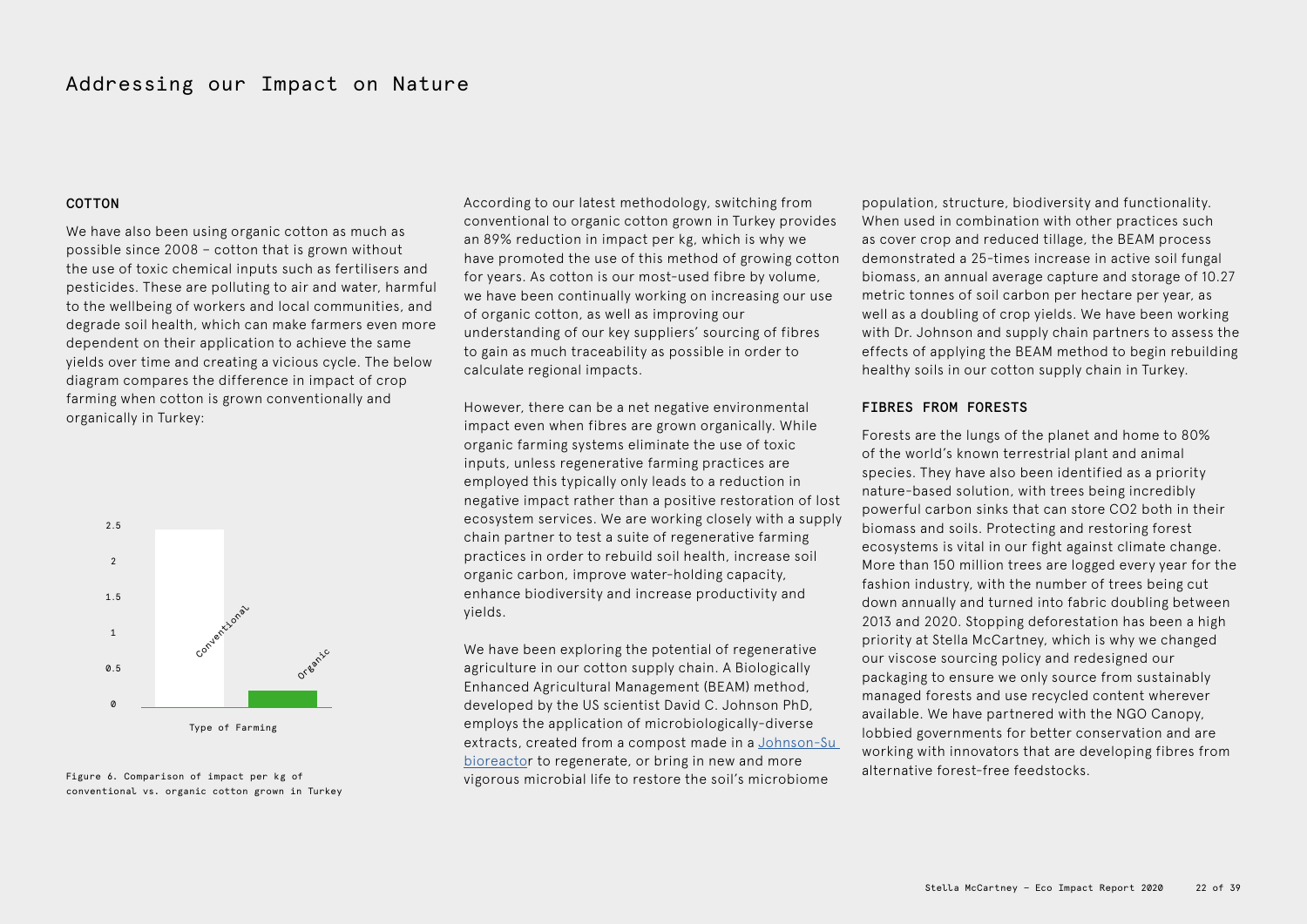Chapter 03

## The Value of People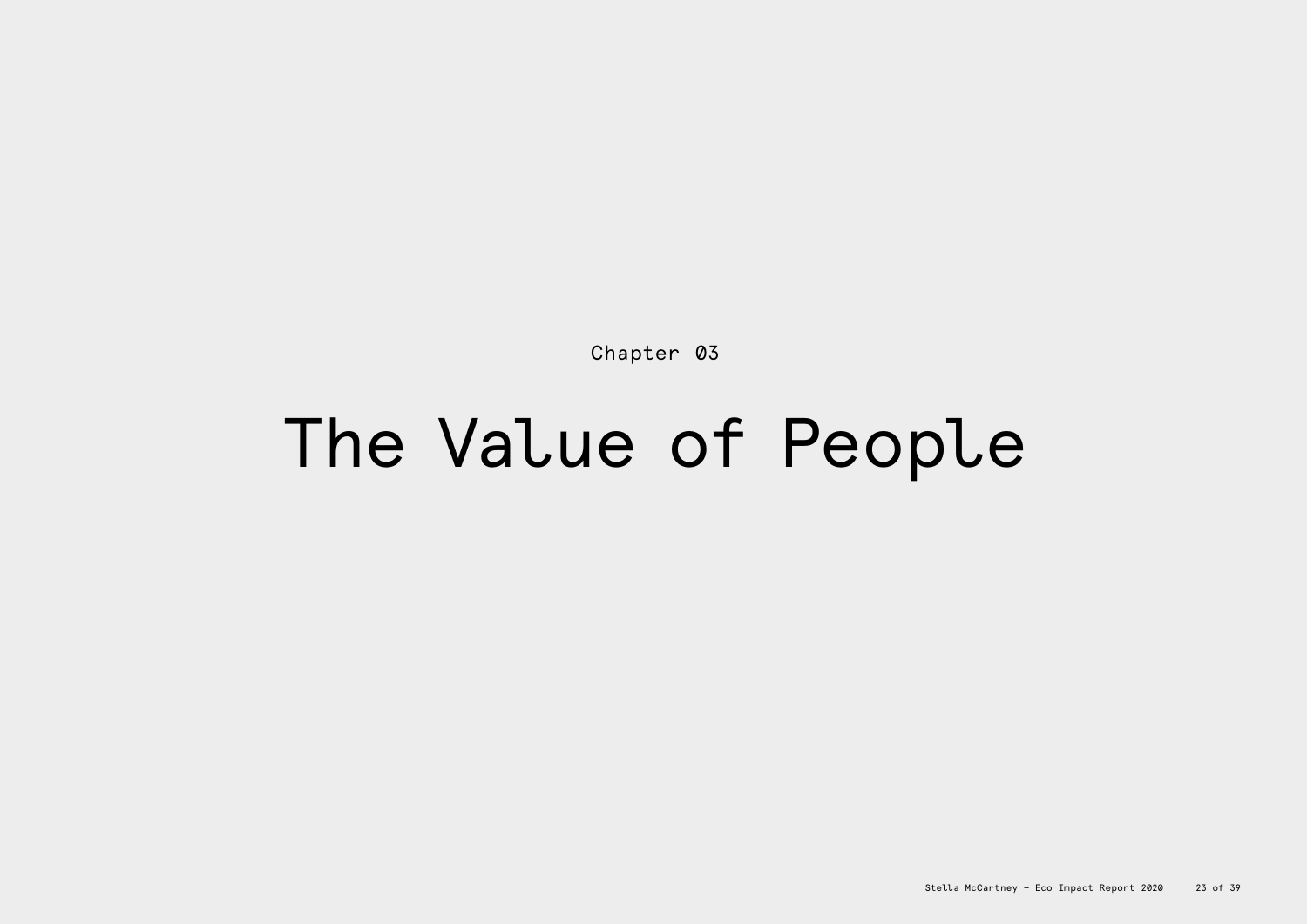#### The Value of People



Workers at our long-time factory partner Brunello, based in Italy, manufacturing fabrics made from organic cotton and sustainable viscose.

We aim to have a positive impact for everyone that we depend on and for those who depend on us in return. The future of our world relies on Mother Earth and people. While humans and nature are tied together, the two topics are often separated out – as we have done here, but recognise that in reality the two are inseparable. We want to live in a world free of discrimination, poverty and exploitation, where everyone has a voice that can be heard.

The fashion industry and Stella McCartney rely on people – those who make our clothes, the farmers who grow the crops for our materials, our employees and our customers. We believe everybody in our supply chain should be treated fairly, and with respect and dignity. Each person should be recognised and valued equally. We aim to build modern and resilient supply chains that provide desirable jobs, foster people's skills, strengthen workers' voices and advocate for vulnerable groups.

We recognise that the world is not a fair and just one, meaning neither are some areas of our global supply chain – however, we are working hard to build the right systems, make improvements and take steps towards the society we want to see.

This includes working hand-in-hand with our supply chain partners to build a better future. We aim to build open and collaborative relationships with all of our suppliers, and take the time to understand the complexities and contexts of our sourcing regions. We endeavour to collaborate with suppliers, NGOs and other local stakeholders in a way that brings value to the workers that sustain our supply chain.

This year, working in partnership is more important than ever. As we reach this turning point and strive to make the year 2020 a catalyst for positive change, we are looking at how we can use partnership to accelerate activities and progress.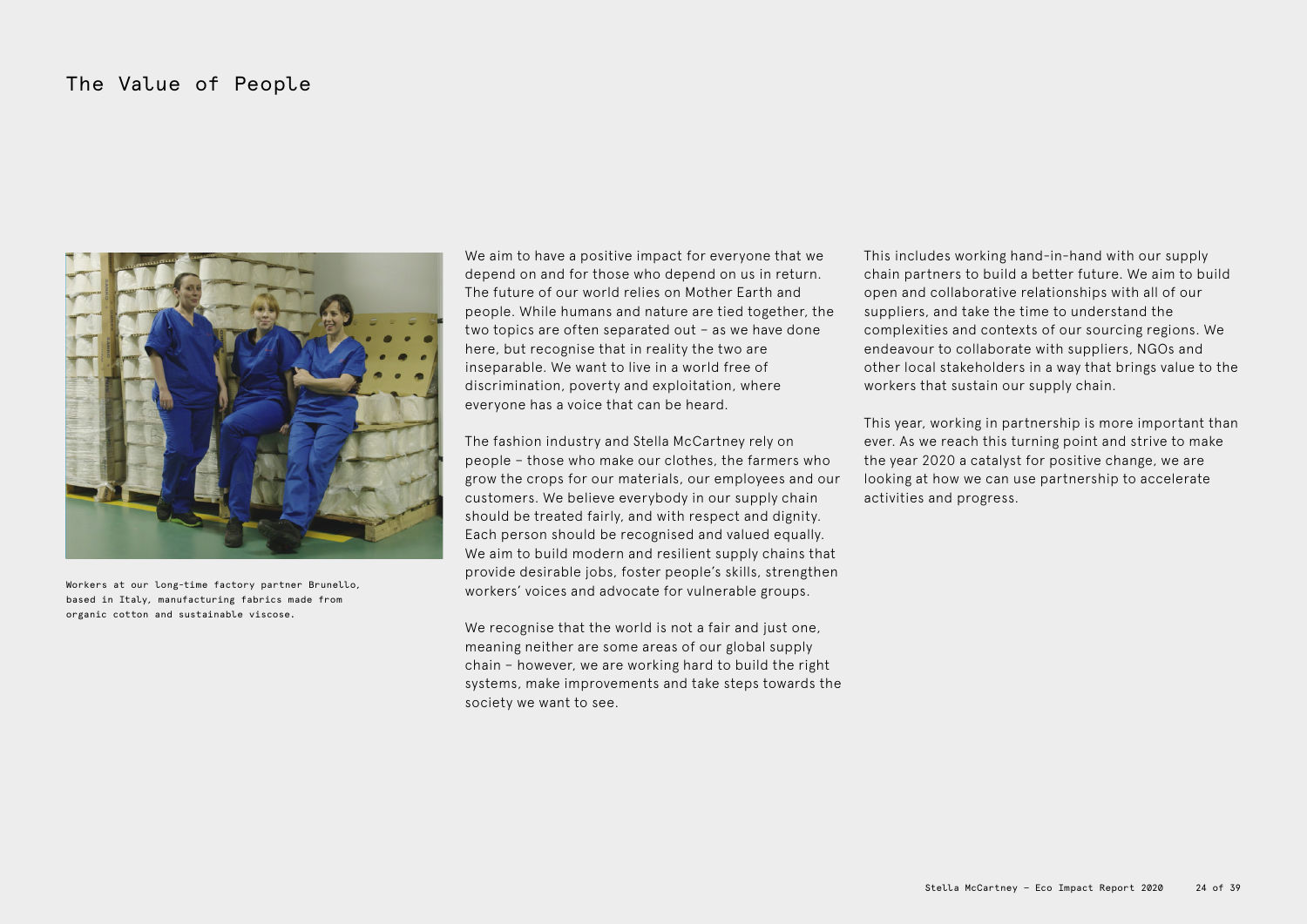#### OUR STANDARDS

After we became an independent company in 2019, we launched new policies and guidelines to our suppliers outlining our requirements and expectations relating to social sustainability. These include our Code of Conduct, Responsible Sourcing Guide, Modern Slavery Policy and Subcontracting Policy.

These policies outline the standards we expect our suppliers to uphold to ensure workers in our supply chain are treated fairly and with respect. We understand that sometimes our suppliers might need support to comply with these policies. We are committed to supporting them in making any required improvements to ensure workers in our supply chain are treated with care and respect.

#### OUR SUPPLIFRS

We source our materials and products through a carefully selected network of global suppliers, many of which have worked with us since Stella McCartney was founded. Our supply chain is predominantly composed of small workshops that specialise in particular techniques and processes; for example, in Europe, the average number of workers in a facility is 37.

We partner with suppliers in key sourcing countries such as Italy, Hungary, Portugal, China and India (see Figure 7). In each location, we seek to build our understanding of the culture and context of the region. Working collaboratively with our suppliers and local experts, we are building partnerships and driving progress to ensure fair working conditions and the wellbeing of workers.

Further information about our supply chain and our due diligence processes can be found in our Modern Slavery Statement, which we publish annually. Additionally, as part of our overall brand due diligence, we also complete detailed annual reporting as a part of our membership to the Ethical Trading Initiative and have been rated as a Leader through this process.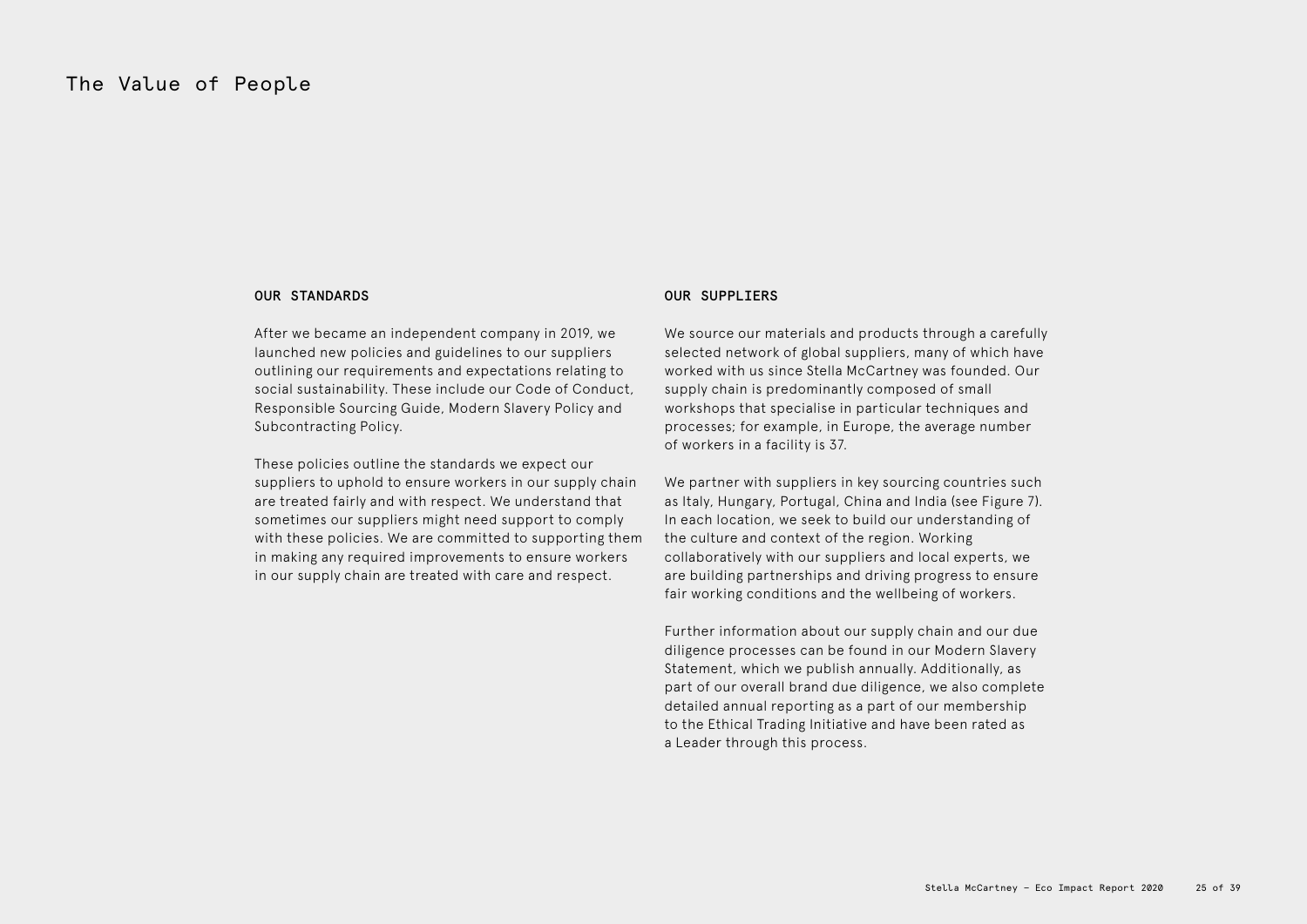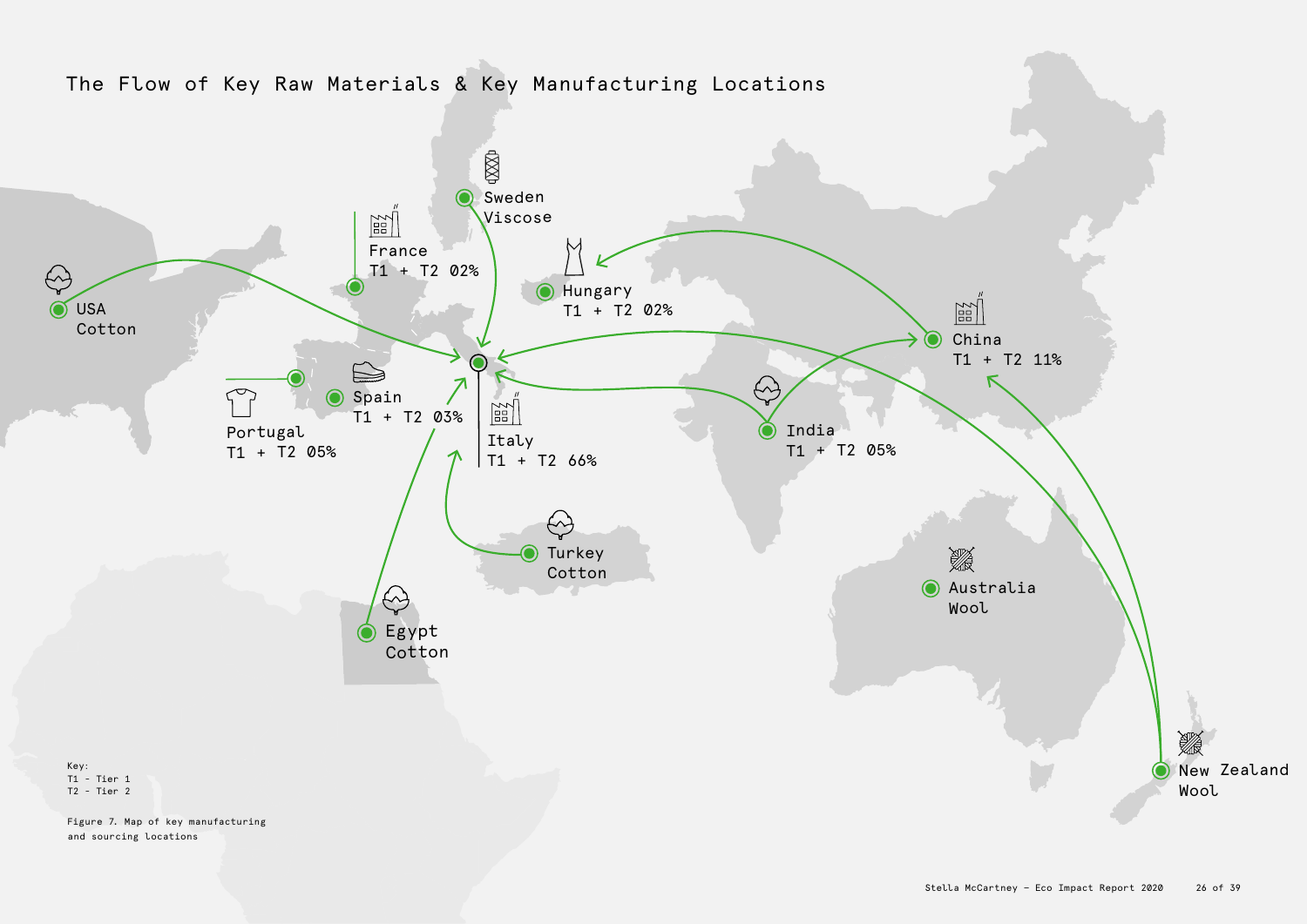#### Our Suppliers

Each of our suppliers, just like our workers, is unique. We always aim to build a personal relationship with each one and work hand-in-hand with them to understand their practices and systems. Where we identify room for improvement, we work with suppliers to address root causes of any issues – though we recognise this can take time. Sometimes, immediate action must be taken to ensure workers' rights are not infringed and we will take urgent steps to rectify any serious issues identified.

Although we choose not to rely on social compliance assessments alone, we have found that they can prove a useful tool in gaining insight into our suppliers' practices and potential risks in our supply chain – especially when we begin working with a new partner.

Assessments help us to collect data and address immediate issues as well as pick up on indicators that may highlight complex embedded issues. Throughout any investigation and remediation process, we aim to protect workers and their livelihoods and work with suppliers to ensure this. Should a supplier not engage and strive to meet our standards and resolve any identified issues within a given time period, we may consider terminating our business relationship or, for proposed suppliers, not initiate production.

Once a supplier is included within our supply chain, we look for ways to support and work together to build better working conditions for our workers.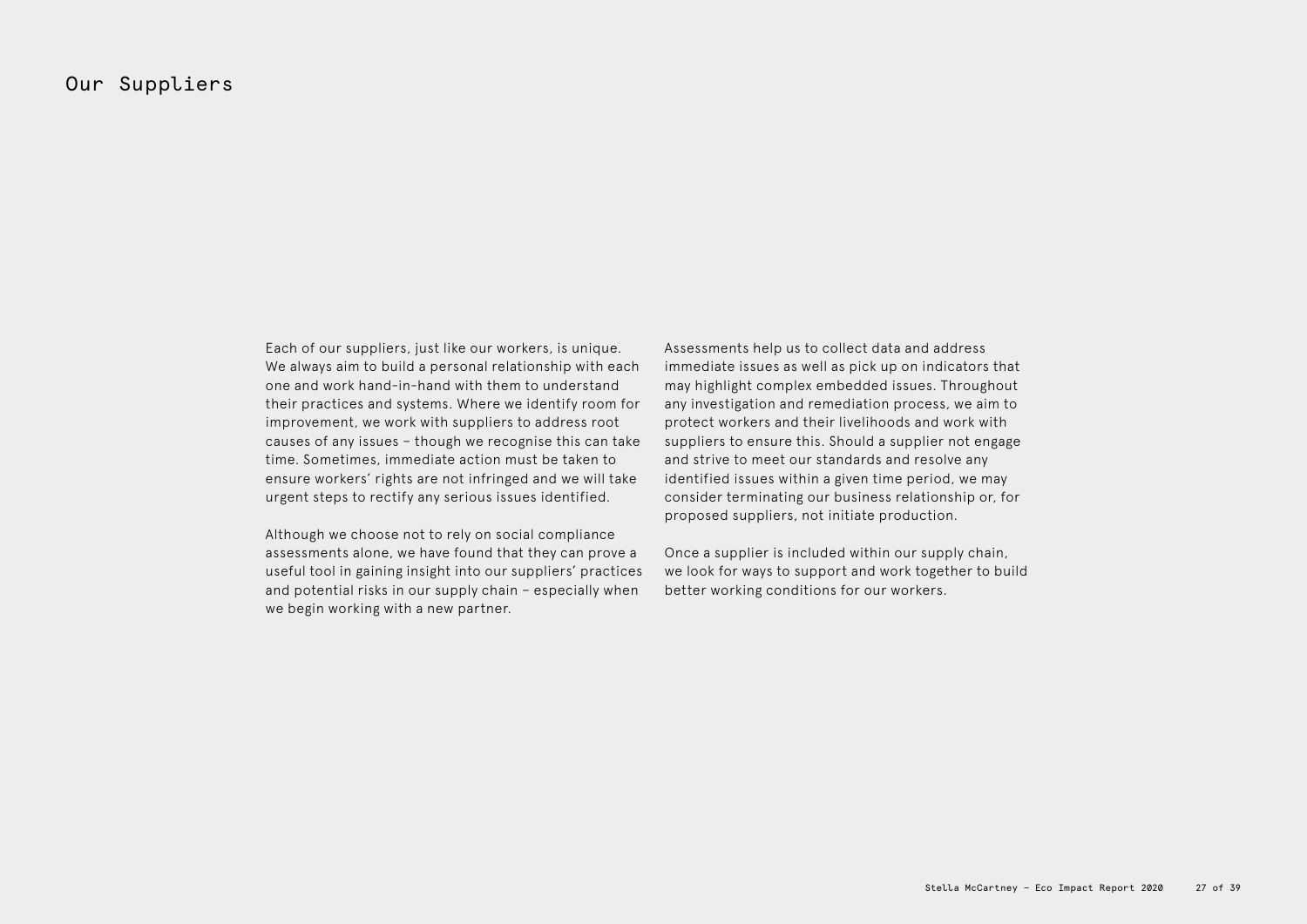#### EXAMPLES OF OUR SUPPLIER IMPROVEMENT PROGRAMMES TNCLUDE:

∙ In China, we have worked with six of our 14 direct suppliers to implement a holistic programme to develop better management systems since 2017. We have been working hand-in-hand with the suppliers to understand the root causes of the issues and complexities they face, avoiding an audit approach wherever possible. The programme covers five areas, which we believe are key elements of fair working conditions: ethical hiring, wages, working hours, health and safety, and social dialogue.

 The programme includes face-to-face training for our suppliers' management teams, as well as an implementation period with remote support. After this stage, follow-up visits were completed to understand the impacts and challenges of the training provided and to give extra support if required. We believe it is important to hear feedback from both suppliers and workers, so we include surveys to understand the views of the workforce and cross-check results. We continue to work with a local partner in China to complete regular visits and provide support and guidance to these suppliers as they seek to improve their ways of working.

∙ Where we identify areas for improvement which are shared across suppliers, but specific to local contexts, we try to identify local stakeholders to help us develop solutions or initiatives that can be applicable for all relevant suppliers. In one such context, throughout 2016 and 2017, we conducted extensive research interviewing local workers, suppliers, academics, students, a sociologist, a labour rights lawyer and productivity experts to better

understand how we might seek to tackle endemic challenges faced by suppliers in a key sourcing region for us. We learnt that productivity in these factories could potentially have a large impact on workers' salary packages. This led us to work with a productivity and efficiency expert to evaluate current supplier systems and identify areas for improvements. We have also reviewed our own pricing mechanisms to ensure that we are being fair to suppliers when placing our orders and subsequently raised our payments. This multi-year programme has included working with a key local partner to monitor wages on a regular basis, and to track improvements at each supplier and highlight any areas of concern that may arise. We continue to speak to workers and conduct surveys at every site to understand any feedback they might have.

∙ Similarly, in 2014, we spent time understanding the complexities of a small network of suppliers working on hand-crafted products that require a high-level of skills. Although we source only a small amount from these suppliers, we wanted to understand the realities facing these highly-skilled workers and began collaborating with a small group of brands to identify a way to ensure these skills were being recognised appropriately and that, importantly, these workers felt this respect and recognition for their dedication and artistry. Together with a small group of suppliers and in conversation with the local government, we built a skills recognition programme focused on soft and technical skills training as well as taking steps alonga roadmap to improve wages, working hours and health and safety. Workers trained through this programme have reported feeling an increased sense of pride as well as seeing improvements in their working conditions. We believe that collaboration,

partnering with other brands and suppliers to develop tailor-made programmes focused on improving the lives of workers in specific contexts, is the most impactful way to work in supply chains where we have limited influence.

We have a network of suppliers for finished goods, and a separate network of suppliers that provides us with the raw materials to make our products. Although these raw material suppliers are not handling our products directly, they are integral to the production process and we aim to work closely with them to understand their practices and identify areas for improvement before supporting them through this process. We recognise that there are serious human rights risks the further down you go in the supply chain. The global cotton supply chain for example can present risks of forced labour in farms and spinning mills, depending on location. To date, much of our work has been focused on implementing programmes for workers at the finished goods stage of production. However, going forward, we want to build on our existing relationships with raw material suppliers to integrate our social principles into our partnerships and work together to prioritise workers and their wellbeing from mills to farms.

Protecting human rights across our supply chains is an effort that requires constant diligence and adaptation. Textile supply chains are inherently complex systems and we are living in a time of global unrest, which has led to increased levels of vulnerability across the world. While we are not perfect, we are committed to working closely with our network of suppliers to enact changes that will protect workers and provide safe environments and dignified work for the people whom we rely on to produce our products.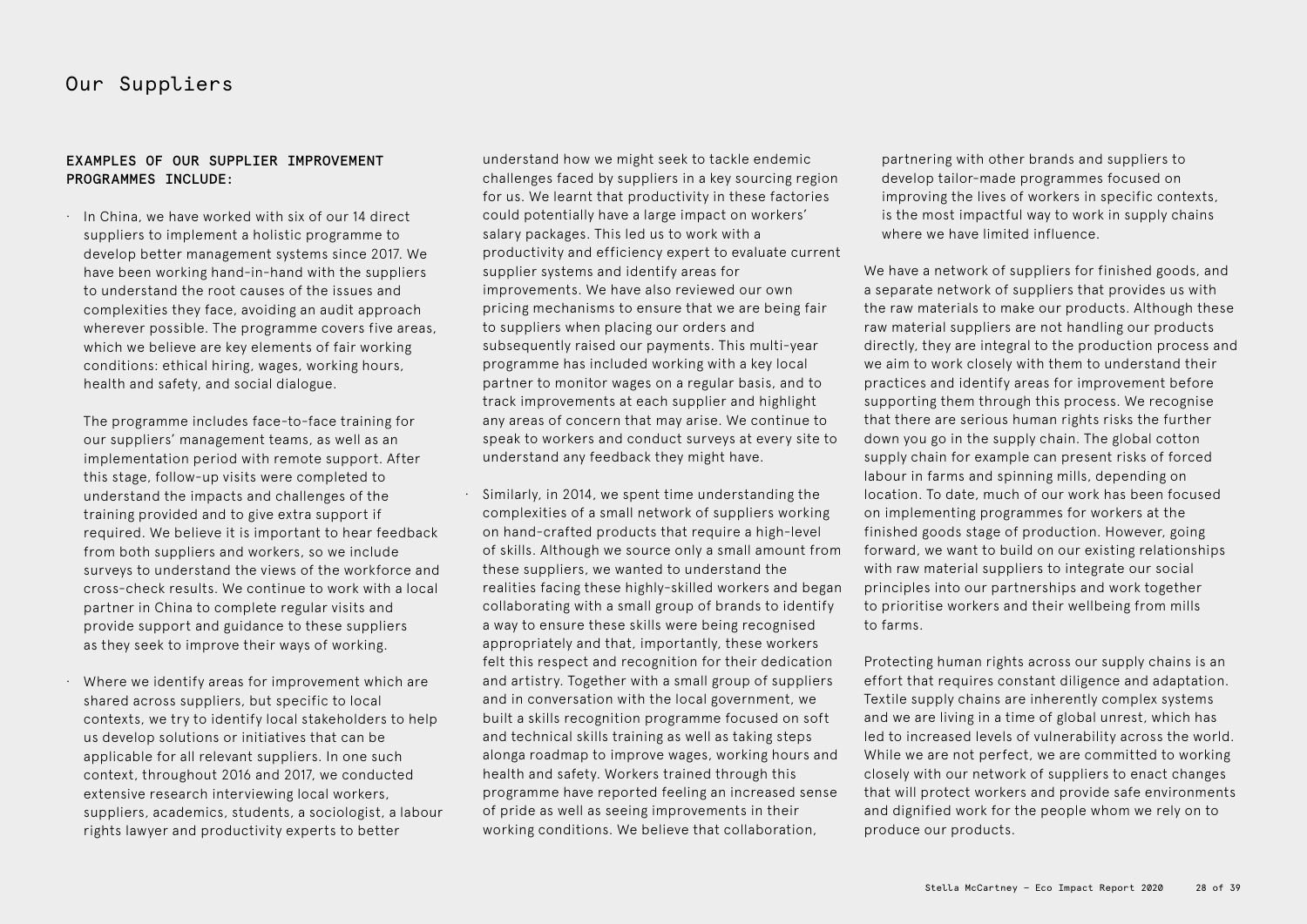Each person in our supply chain is unique, with their own story and specialised skill set. They all deserve to be respected, valued and heard.

We aim to work directly with suppliers or through our hand-selected locally based partners to monitor the practices of each supplier on a regular basis and ensure their workers' human rights are respected. We will not begin working with any new Tier 1 supplier without ensuring they meet our standards, prior to launching production.

We want to focus on adding value for our supply chain workers, ensuring their right to fair and decent work, and enabling them to speak up and let their voice be heard.

In Italy, our principle sourcing country, we initiated a pilot last year to create a channel for workers to give anonymous feedback to suppliers and our brand. We worked with &Wider, which specialises in utilising technology to listen to and respond to workers, to introduce direct worker reporting in key suppliers and their subcontractor facilities. Central to this initiative is the ownership and responsibility that suppliers take of the survey tool to listen to anonymous feedback. We have been working closely with the supplier to identify how we can support them to encourage continuous improvement in their facilities. We have introduced similar worker survey programmes in China working with local partners. Across all of our supply chain initiatives,

we aim to embed the collection of regular worker feedback into our programme to ensure that we and the suppliers are always keeping channels open and are able to listen to and learn from workers.

We understand that within our supply chain there are some groups that are more vulnerable to discrimination, exploitation and poor practices than others. Through all our activities, we try to identify these workers who may need additional support or protection. Migrant workers, for example, often have unique and valuable skills, but may be in a vulnerable position – having travelled a long way from home, not necessarily able to speak the local language and potentially struggling to understand their labour rights in their new location. Wherever we identify migrant workers in our supply chain, we work to ensure their rights are fully protected, that they understand these rights and have the opportunity to speak out should it be required.

Though women make up the majority of our supply chain, we know we are a long way from achieving gender equality throughout most of the world. The women in our supply chain work hard and build their lives around making beautiful products. We want to recognise the potential discrimination and unfair treatment they face – the often-unequal burden of unpaid care work they may be undertaking at home, the potential discrimination or harassment of female workers by male supervisors that may be buried down the supply chain. We aim to support these women to feel

empowered to give feedback, to raise concerns or grievances and speakout when things are not as they should be.

The ability for anyone to raise grievances and have access to remedy are fundamental principles of the United Nations Guiding Principles for Business and Human Rights. We are committed to ensuring that all workers and communities in our supply chain have the opportunity to be heard and listened to. We recognise that this is not an easy task, but we are committed to ensuring that this is always considered and included within any initiatives developed.



A worker manufacturing sustainable fabric at Brunello, a key fabric supplier in Italy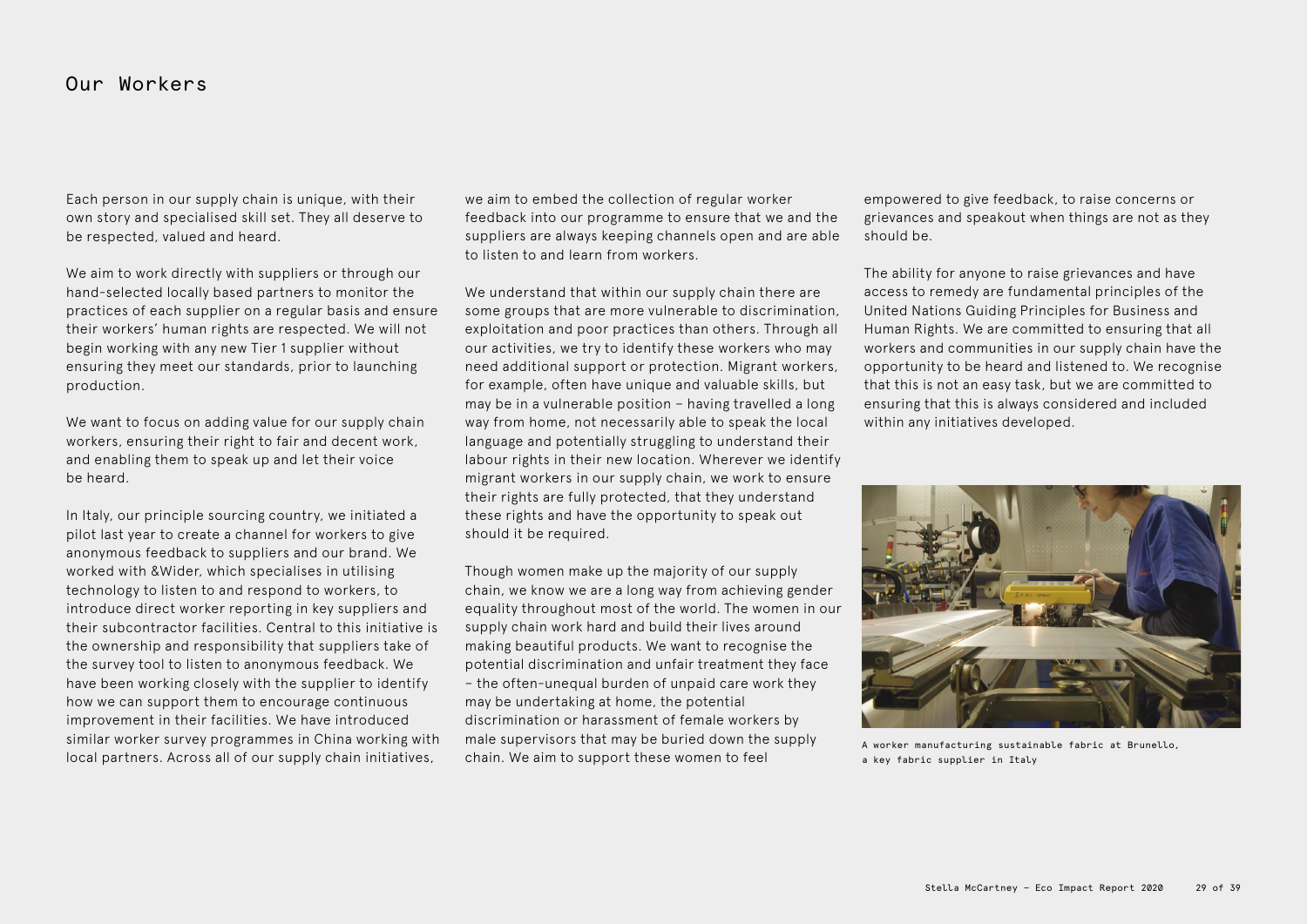We believe in the power that collaboration and working together can bring. That's why, when we find endemic and complex issues in the supply chain, we look to partner with local experts, civil society organisations, like-minded brands and suppliers to bring about long-lasting change. We do this because we recognise that we cannot solve these systemic problems on our own.

We have been a member of the Ethical Trading Initiative (ETI), a leading alliance of companies, trade unions and NGOs that promotes respect for workers' rights around the globe, since 2012. The ETI enables brands to work alongside industry experts to improve the conditions for workers in their supply chains. We take part in several working groups that focus on coming together to discuss and tackle complex issues in global supply chains such as the vulnerability of migrant workers or specific country-related risks.

Earlier this year, we endorsed the ILO's Call to Action in the Global Garment Industry in light of COVID-19 and its impact on the supply chain. We recognise our responsibility to our suppliers and want to work with

other organisations and global bodies to build better social protection systems for the future in order to avoid the implications we are now seeing on manufacturers as a result of the pandemic.

On a more local scale, we always aim to identify local expert partners and partnerships to bring about systemic and long-lasting change – such as the partnership mentioned earlier in a hand-crafted product supply chain.

In 2018, we initiated a working group of brands with supply chain presence in Italy to discuss shared understanding and concerns, and to build supplier training opportunities together. By working as one group, we are able to pool knowledge, experience and resources to develop more effective initiatives. It has also enabled us to reach out to worker organisations and government bodies to share and explore potential ways of partnering to improve working conditions and wellbeing in our Italian supply chains.

Looking forward, we believe that more collaborative initiatives and the sharing of challenges and opportunities is key to creating sustainable change within complex supply chains.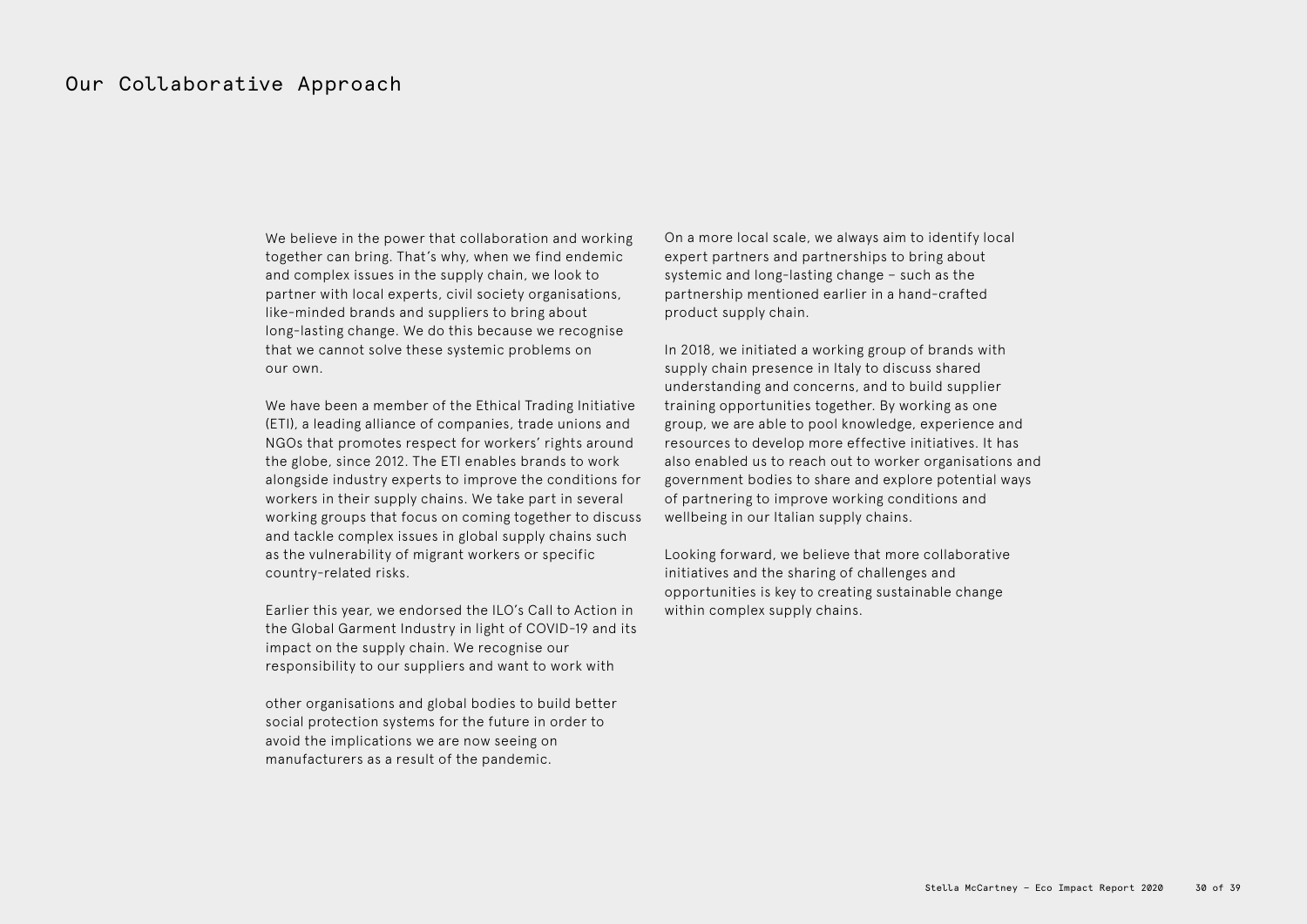Chapter 04

# Looking Forward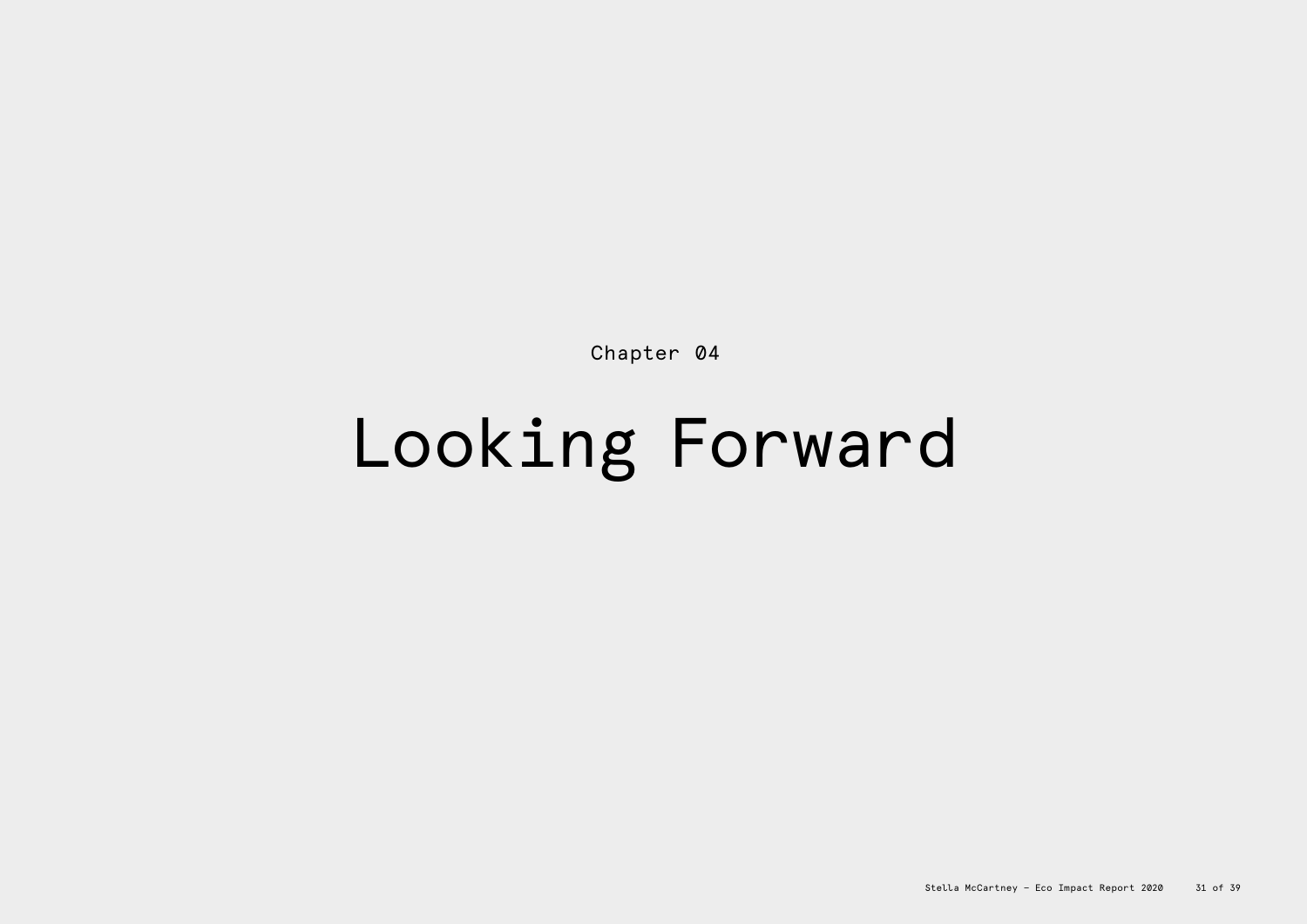### Looking Forward

Looking forward, we see an ever-changing landscape and an uncertain future – one that is also full of possibilities for positive change and radical transformation. As we said at the beginning of this report, we are stubborn optimists who celebrate life. Nothing is ever achieved by starting with an attitude of defeatism; optimism is the starting point of success. Visionary yet active, we are facing this uncertain future with a balance of positivity and a sense of urgency. We are entering into the most consequential decade for humanity, the choices that we collectively make between 2020 and 2030 will determine what the future of life on our planet looks like.

As a business, we think this means a move from managing and reducing impacts to conserving and restoring nature and its services and doing what we can to transform the industry, creating the systemic change that is needed.

We see a number of steps that we need to take to transform our business to one that has a truly positive social and environmental impact:

ŵ

| <b>STEPS</b>   |                                                        |                                                                                                                                                                                                                                              |
|----------------|--------------------------------------------------------|----------------------------------------------------------------------------------------------------------------------------------------------------------------------------------------------------------------------------------------------|
| $\mathbf{1}$   | Mapping the supply chain<br>and materiality assessment | Understanding where we are sourcing from and<br>manufacturing in, the risks in those sourcing<br>locations and measuring our impacts on nature<br>and humans that result from our activities so<br>that we can develop an approach to manage |
| $\mathfrak{p}$ | Avoid                                                  | Avoiding areas of high risk or eliminating the<br>highest-impact materials or processes                                                                                                                                                      |
| 3              | Reduce                                                 | Reducing negative impacts on nature and humans<br>when avoidance is not possible                                                                                                                                                             |
| 4              | Restore and regenerate                                 | Going beyond simply reducing negative impacts by<br>rebuilding lost ecosystem services and restoring<br>human rights and wellbeing in our sourcing<br>locations - putting more back into nature and<br>society than is being taking out      |
| 5              | Transform                                              | Actions that support systemic change beyond our<br>company's own impacts                                                                                                                                                                     |
|                |                                                        |                                                                                                                                                                                                                                              |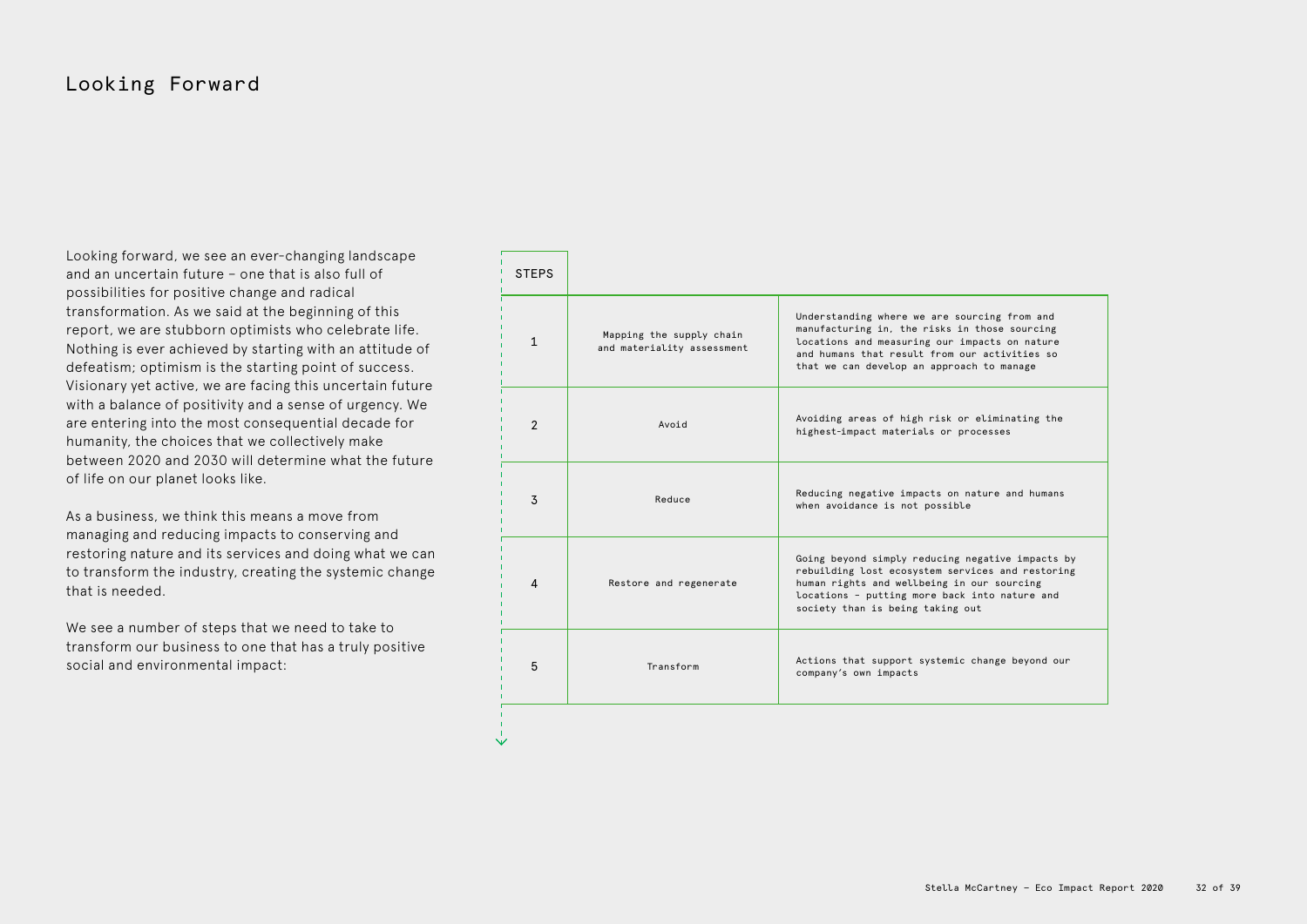#### Looking Forward

Over the past few years, we have been mapping our supply chain and using the natural capital accounting methodology to understand which are the most material environmental impacts in our direct operations and supply chain. We have used our on-the-ground experiences and stakeholder consultation to understand the impacts on the people in and around our supply chain. Based on those learnings, we have been avoiding the materials that we identify as highest-impact as well as high socially and environmentally risky sourcing locations and reducing our impacts by switching to lower-impact alternatives.

While we endeavour to keep reducing our impact by continuing to invest in innovation and the development of lower-impact materials, we want to promote the restoration and regeneration of nature in our supply chains and beyond – especially given the geographic knowledge of our sourcing locations and relationships with suppliers that we have hand-selected over the years. This involves scaling regenerative agriculture, continuing to support forestry conservation efforts and using our voice and platform to keep this high on the agenda. While we try to ensure that workers have their rights respected in our supply chain, we endeavour to invest in technologies and initiatives that support workers and communities in building feedback mechanisms, offer access to remedy and restore any infringed rights.

We are currently seeking advice from experts and academics, and are learning more about nature-based and rights-holder informed solutions. We are speaking to workers, suppliers, farmers, landowners and communities in our supply chains about their needs, what challenges they face and what enabling conditions are missing that are required for scaling up restorative and regenerative practices. We are working with governments to change legislation and bring about what we see as necessary changes to ensure our planet is protected and that businesses are required to act responsibly.

We believe in a future where accounting for your impact on nature and taking from the planet only what it can naturally regenerate is common practice. We aim to see waste eradicated, with individuals respected and protected at every level of the fashion value chain. We believe businesses ought to be held accountable for their impact, and that leaders should take responsibility for ensuring we leave a habitable planet for our children and their children.

We are working towards that future and we hope that you will join us.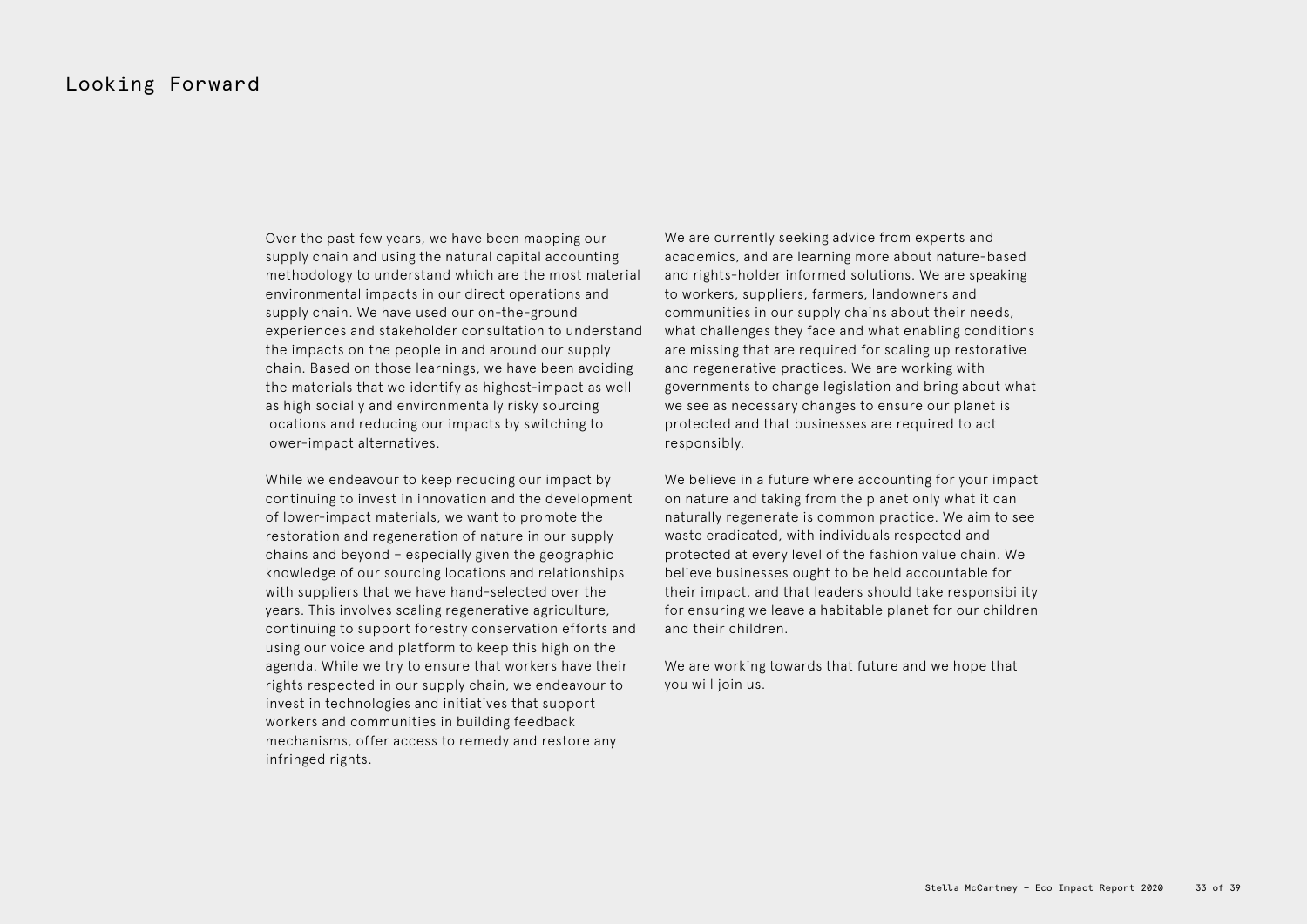#### Appendix I. Scope

The methodology that we use to measure our impact on nature is derived from the Environmental Profit & Loss tool developed by Kering, which was designed to value the societal impacts resulting from changes in the natural environment caused by a company's activities, from the extraction of raw materials to the manufacturing of products to direct operations required to sell those products.

It uses a natural capital approach to examine the way in which we depend on these 'ecosystem services' and allows an organisation to see the impact of its activities on the natural environment.

We organise the fashion supply chain into the following Tiers:

|                | TIER                                                   | DESCRIPTION                                                                                                                                                                                      |
|----------------|--------------------------------------------------------|--------------------------------------------------------------------------------------------------------------------------------------------------------------------------------------------------|
| Ø              | Direct operations of stores,<br>offices and warehouses | Impacts associated with running our offices, stores<br>and warehouses                                                                                                                            |
| 1              | Final product manufacturing<br>and assembly            | Impacts of our suppliers' operations that carry out<br>cutting, sewing, printing, embroidery, finishing,<br>packing or any other type of final assembly or finishing<br>operations               |
| $\mathfrak{p}$ | Material manufacturing                                 | Manufacturing of yarns, fabrics, trims, components or<br>other materials that go into the final manufacturing and<br>assembly of our products; processes include spinning,<br>weaving and dyeing |
| 3              | Raw material processing                                | Impacts of processes such as ginning (cotton), pulp<br>mills (viscose) and smelting (metals)                                                                                                     |
| 4              | Raw material extraction                                | Impacts of crop growing, animal raising, metal mining,<br>forestry, oil extraction<br>for synthetics                                                                                             |

Table 7. Explanation of Tiers in EP&L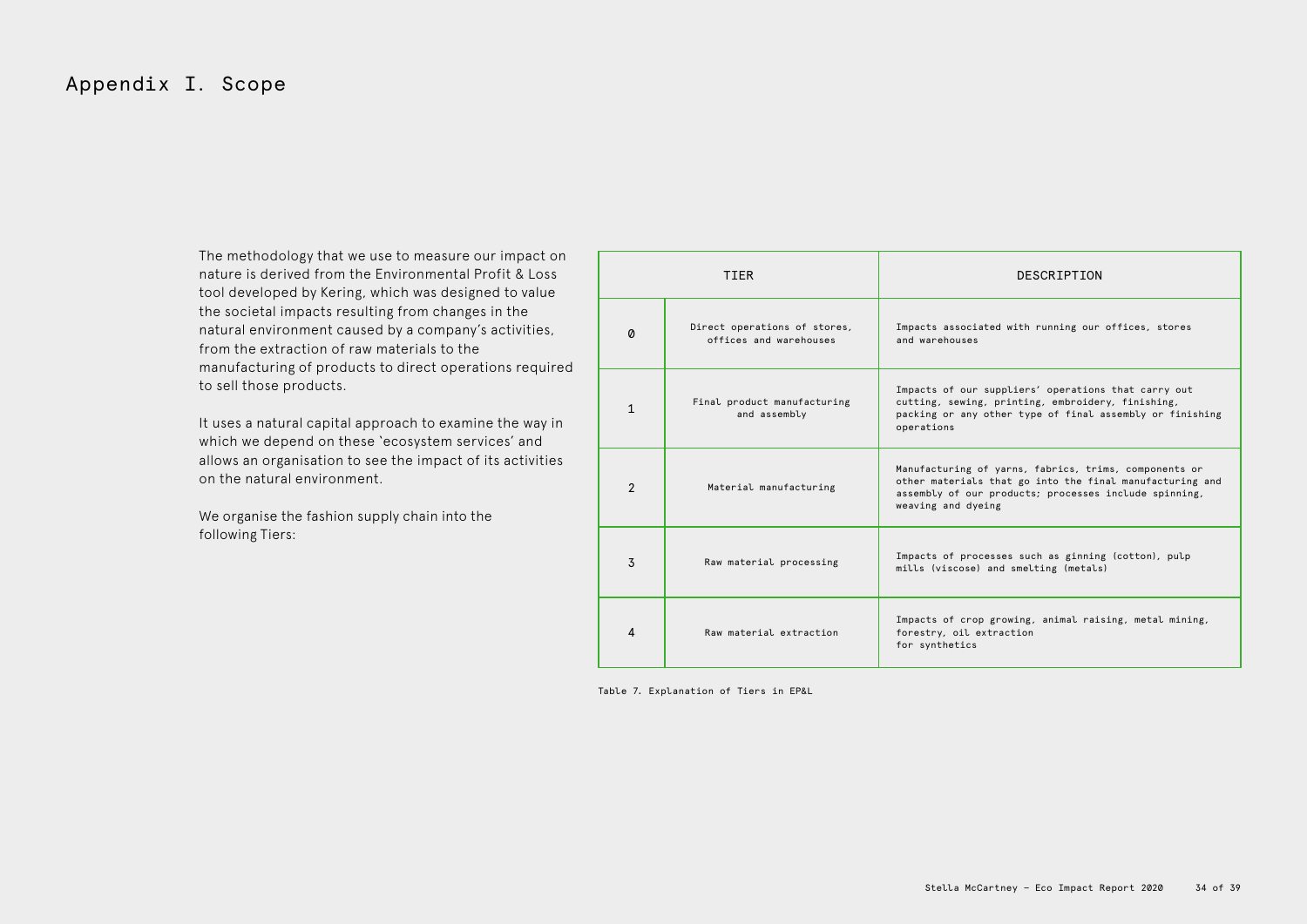## Appendix I. Scope

The tool also looks at a broad range of environmental impact areas, not just carbon emissions, with more than 62 indicators of emissions and resource use:

Table 8. 6 Environmental Impact Areas that we consider

| ENVIRONMENTAL<br>IMPACT AREA | <b>UNTT</b>                                                                                                                      | DESCRIPTION                                                                                                                                                                                                                                                                                                                           |
|------------------------------|----------------------------------------------------------------------------------------------------------------------------------|---------------------------------------------------------------------------------------------------------------------------------------------------------------------------------------------------------------------------------------------------------------------------------------------------------------------------------------|
| Air Pollution                | kg emissions of pollutants<br>(NOx, SOx, PM2.5, PM10, VOCs,<br><b>NH3</b> )                                                      | These reduce the quality of the air, with<br>negative consequence on people's health and<br>the natural environment                                                                                                                                                                                                                   |
| Greenhouse<br>Gas Emissions  | kgCO2e (CO2, N2O, CH4, CFCs)                                                                                                     | Drives climate change which affects health,<br>livelihoods, economies and the natural<br>environment                                                                                                                                                                                                                                  |
| Land Use                     | ha of tropical forest,<br>temperate forest, inland<br>wetland etc. that is<br>converted or occupied in our<br>whole supply chain | Natural land areas provide essential services<br>to society such as climate regulation,<br>providing goods and services that support<br>livelihoods, and recreation spaces important<br>for wellbeing                                                                                                                                 |
| Waste                        | kg of hazardous waste<br>and non-hazardous waste                                                                                 | The disposal of waste can release greenhouse<br>gas emissions and other air pollutants,<br>leach into water bodies and soils, and cause<br>disamenity around disposal sites                                                                                                                                                           |
| Water<br>Consumption         | m3 of water consumed                                                                                                             | Water used for corporate or industrial<br>purposes can reduce the availability of<br>clean water for local communities: if<br>this results in increased consumption of<br>dirty water, this has an effect on health<br>and reduced water availability can impact<br>local natural environments and provision of<br>ecosystem services |
| Water<br>Pollution           | kg of pollutants such as<br>heavy metals, nutrients,<br>toxic compounds                                                          | If released into waterways, water pollutants<br>can seriously impact health if ingested via<br>drinking water or bioaccumulation in food; the<br>release can also lead to eutrophication that<br>affects fisheries and marine life                                                                                                    |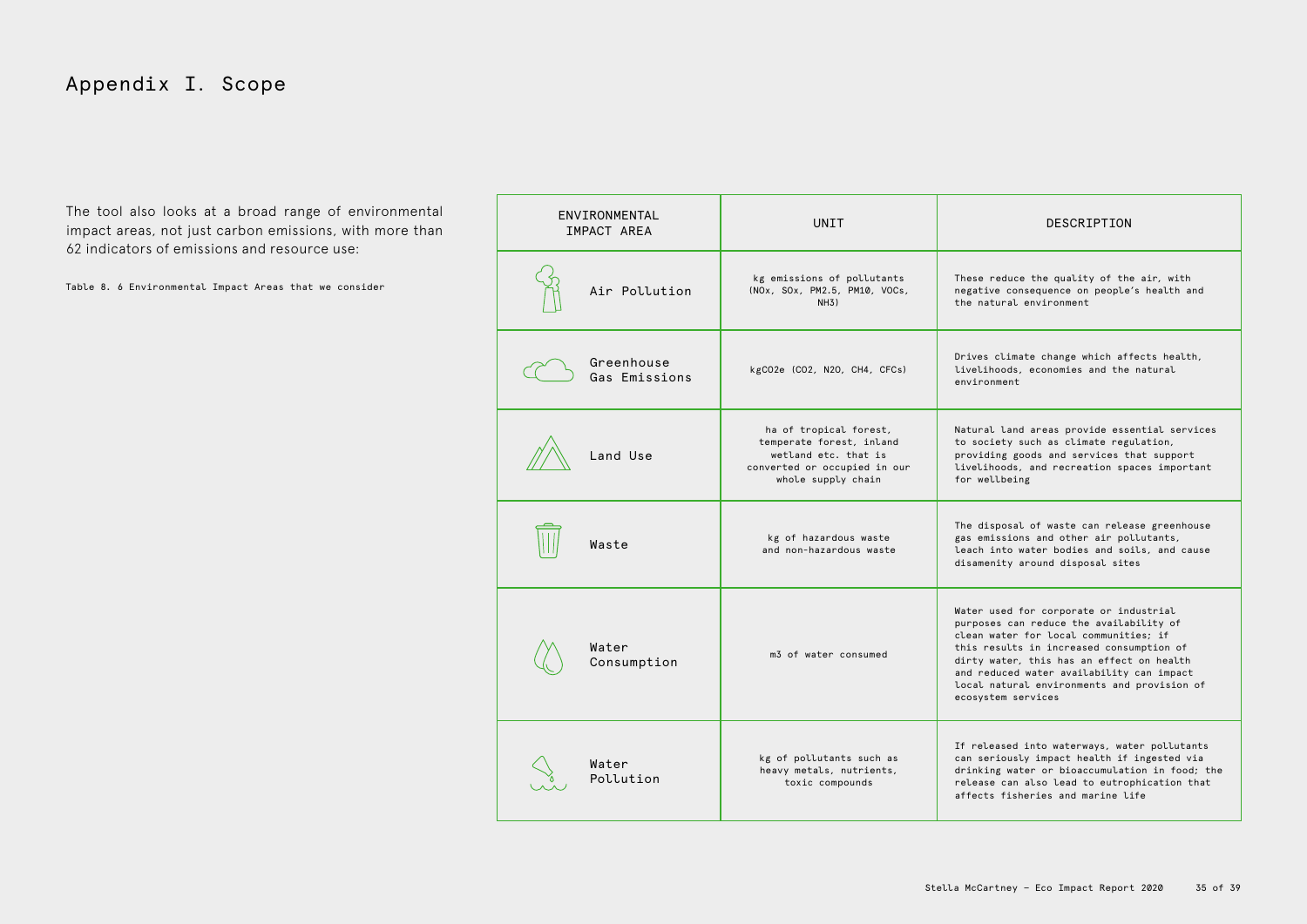#### Appendix I. Scope

Processes that occur at any point in the fashion supply chain can cause a change to one or more of these six environmental impact types. To determine the magnitude and type of change caused by different processes such as raw material extraction or fabric production, the EP&L tool uses a combination of primary data collection, such as data collected directly from suppliers about their manufacturing processes, and secondary data, such as Life Cycle Assessments. These sources are used to derive quantities of pollutants released or resources consumed for a particular process. Careful consideration was given to select the best available data to base these calculations on (see Appendix III for details of selected data sources).

The next stage in the calculation is to measure the consequence of these changes in the natural environment on people's health and wellbeing. This is where it is important to take local context of the activity into consideration, because impacts are context specific. For example, the release of 1 tonne of an air pollutant has a bigger impact on wellbeing in urban environments compared to rural environments because urban areas are more densely populated so more people are affected. Another example is if water is extracted from a waterscarce region where there is greater competition between industrial and domestic users, and the cost to society of that water being used for fashion rather than for local populations is much higher. This requires companies to know exactly where all processes for making its products take place. When companies do not have this level of

visibility of their supply chain and materials, it is possible to use proxy data to make an informed guess about where these processes are most likely to take place. However, the challenge here is that it is not easy for companies to address these impacts when the exact location is unknown.

The cost to society is modelled and then valued in monetary terms using welfare economics and expressed in Euros of impact. The valuation approach used was developed by PwC UK and is consistent with the policy recommendations of the European Commission. Full methodology papers can be found on PwC's UK website or by following this link: https://www.pwc.co.uk/ sustainability-climate-change/assets/pdf/pwcenvironmental-valuation-methodologies.pdf.

Expressing all of these different environmental impacts in one common unit allows us to compare indicators side by-side and to target our sustainability strategy to specific hotspots in the supply chain, identify our highest-impact materials and focus on the main types of environmental impacts. Without this level of information, companies are at risk of being ignorant of their contribution to major environmental problems like global heating, loss of biodiversity or deforestation. Another risk is that organisations could be misdirecting their sustainability efforts to parts of the supply chain or environmental impact areas that are not the most material.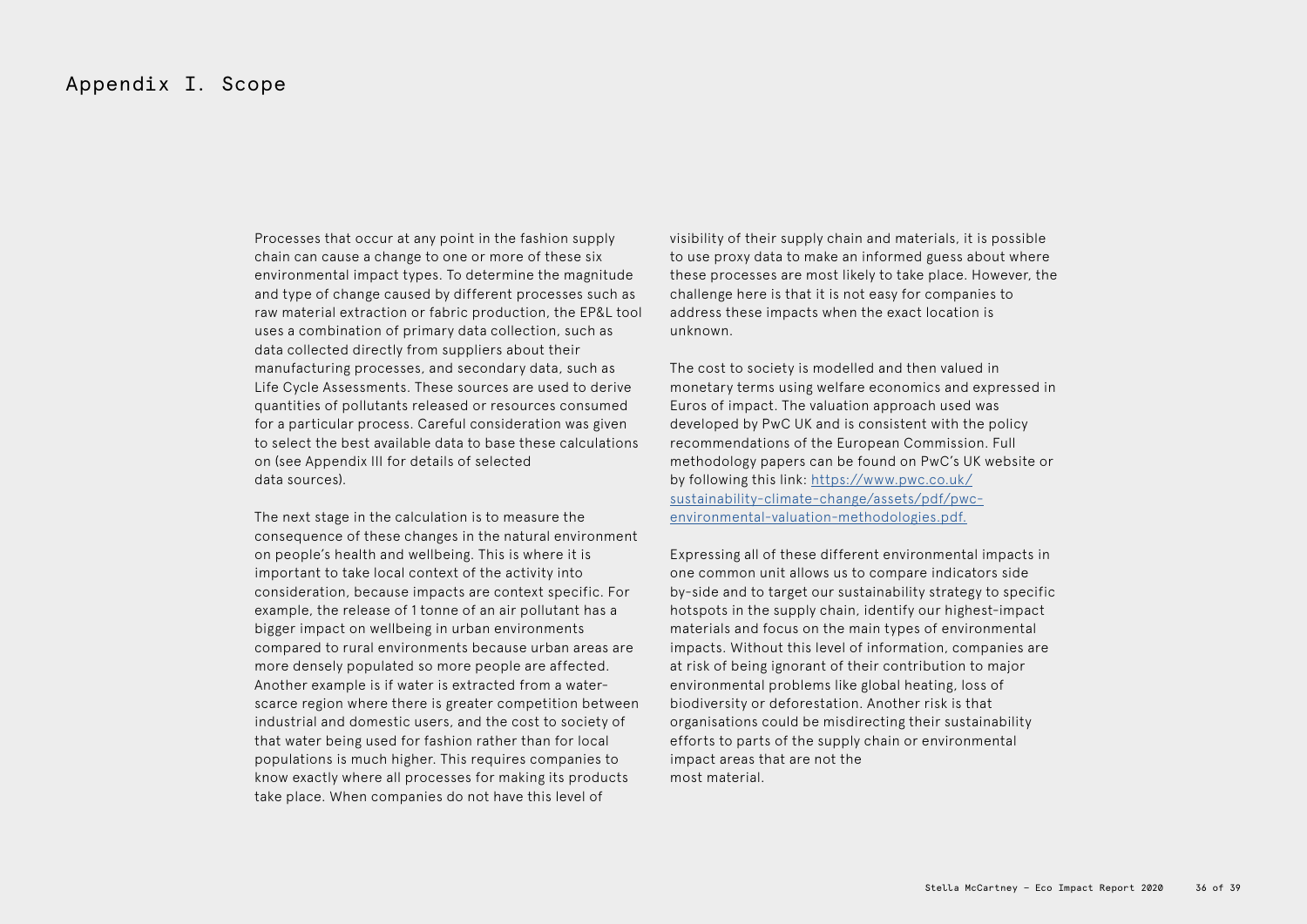## Appendix II. Methodology Changes

Table 9. New data sources and amendments made to the underlying methodology

| Category      | Type                       | Detail                                                                                                                                                                                                                                                                                                                                                                                                                                           |  |  |  |  |
|---------------|----------------------------|--------------------------------------------------------------------------------------------------------------------------------------------------------------------------------------------------------------------------------------------------------------------------------------------------------------------------------------------------------------------------------------------------------------------------------------------------|--|--|--|--|
| RAW MATERIALS |                            |                                                                                                                                                                                                                                                                                                                                                                                                                                                  |  |  |  |  |
| Cotton        | New Data                   | This is our most-used fibre by volume. We are<br>aware the impacts of crop growing differ by<br>region depending on farming practices, soil<br>type and climate so we used the regionalised<br>version of the Textile Exchange organic cotton<br>LCA rather than a global average.                                                                                                                                                               |  |  |  |  |
| Viscose       | New Data                   | In 2017, we published a comparative LCA that<br>examined the impacts of 10 different man-made<br>cellulosic fibres. As part of this study, we<br>collected primary data from our main viscose<br>supplier. We integrated the LCA data into the<br>methodology, especially since the majority of<br>our viscose comes from this supply chain.                                                                                                     |  |  |  |  |
| Wool.         | New Data                   | We collected data from one of our supply chain<br>partners to better represent the farms that<br>we source from. We decided to apply a 50%<br>economic allocation to the LCA data to account<br>for the portion of the value of the sheep<br>associated with the wool production.                                                                                                                                                                |  |  |  |  |
|               | Change to<br>existing data | For all other types of wool that we use, we<br>model the impacts based on the best available<br>LCA for wool production. In this study, we<br>decided to update the economic allocation<br>from 37% to 35%. This was because the previous<br>figure was calculated as an average economic<br>allocation of three locations - one of<br>which was not a major sourcing country for<br>Stella McCartney, so we removed it from the<br>calculation. |  |  |  |  |
| Cashmere      | Change to<br>existing data | Since we only use pre-consumer regenerated<br>cashmere from one supplier, we incorporated an<br>LCA commissioned by the supplier that measures<br>the environmental impact of the clipping,<br>fraying and grinding processes required to<br>make the fibre.                                                                                                                                                                                     |  |  |  |  |

| Category                 | Type                       | Detail                                                                                                                                                                                                                                                                                                                                                                                                                                                                                                                                                                                                                                                                                                                                        |  |  |  |
|--------------------------|----------------------------|-----------------------------------------------------------------------------------------------------------------------------------------------------------------------------------------------------------------------------------------------------------------------------------------------------------------------------------------------------------------------------------------------------------------------------------------------------------------------------------------------------------------------------------------------------------------------------------------------------------------------------------------------------------------------------------------------------------------------------------------------|--|--|--|
| Faux Leather             | New Data                   | This is an important material for us since<br>we do not use any animal leathers. Our faux<br>leathers are typically made from synthetic<br>materials - mainly polyurethane, which does<br>not have a readily available LCA. Where<br>polyurethane was previously modelled on<br>an elastane LCA, we updated this to an LCA<br>dataset for polyurethane foam.<br>We also collected primary data from our key<br>suppliers to capture the impacts specifically<br>of the coating process and the benefits of<br>water-based polyurethane compared to solvent-<br>based polyurethane.                                                                                                                                                            |  |  |  |
| Polyester                | Change to<br>existing data | We acknowledge that the LCA driving the<br>modelling of polyester and other synthetics<br>is outdated; however, we could not find a<br>better alternative. The only change made was<br>to the way the impacts are distributed across<br>process steps.                                                                                                                                                                                                                                                                                                                                                                                                                                                                                        |  |  |  |
| Recycled Nylon           | New Data                   | We use a chemically recycled nylon called<br>ECONYL®. We incorporated datasets for FDY<br>and POY ECONYL®, which refer to two different<br>spinning processes.                                                                                                                                                                                                                                                                                                                                                                                                                                                                                                                                                                                |  |  |  |
| MANUFACTURING IMPACTS    |                            |                                                                                                                                                                                                                                                                                                                                                                                                                                                                                                                                                                                                                                                                                                                                               |  |  |  |
| Manufacturing<br>Impacts | New Data                   | The calculation of Tier 1 and 2 manufacturing<br>impacts run in a different way to the raw<br>material impacts in that they are driven by<br>the amount of production done for Stella<br>McCartney rather than kilograms of materials<br>used. We collected annual facilities-related<br>environmental data from our key fabric, yarn,<br>finished goods and packaging suppliers to<br>supplement the underlying data in the tool.<br>Data collected included types of energy used,<br>total energy consumption, water usage, waste<br>generated, wastewater treatment information<br>and production volumes in one year. We also<br>changed the calculation to be driven by<br>production volumes rather than annual spend<br>as a business. |  |  |  |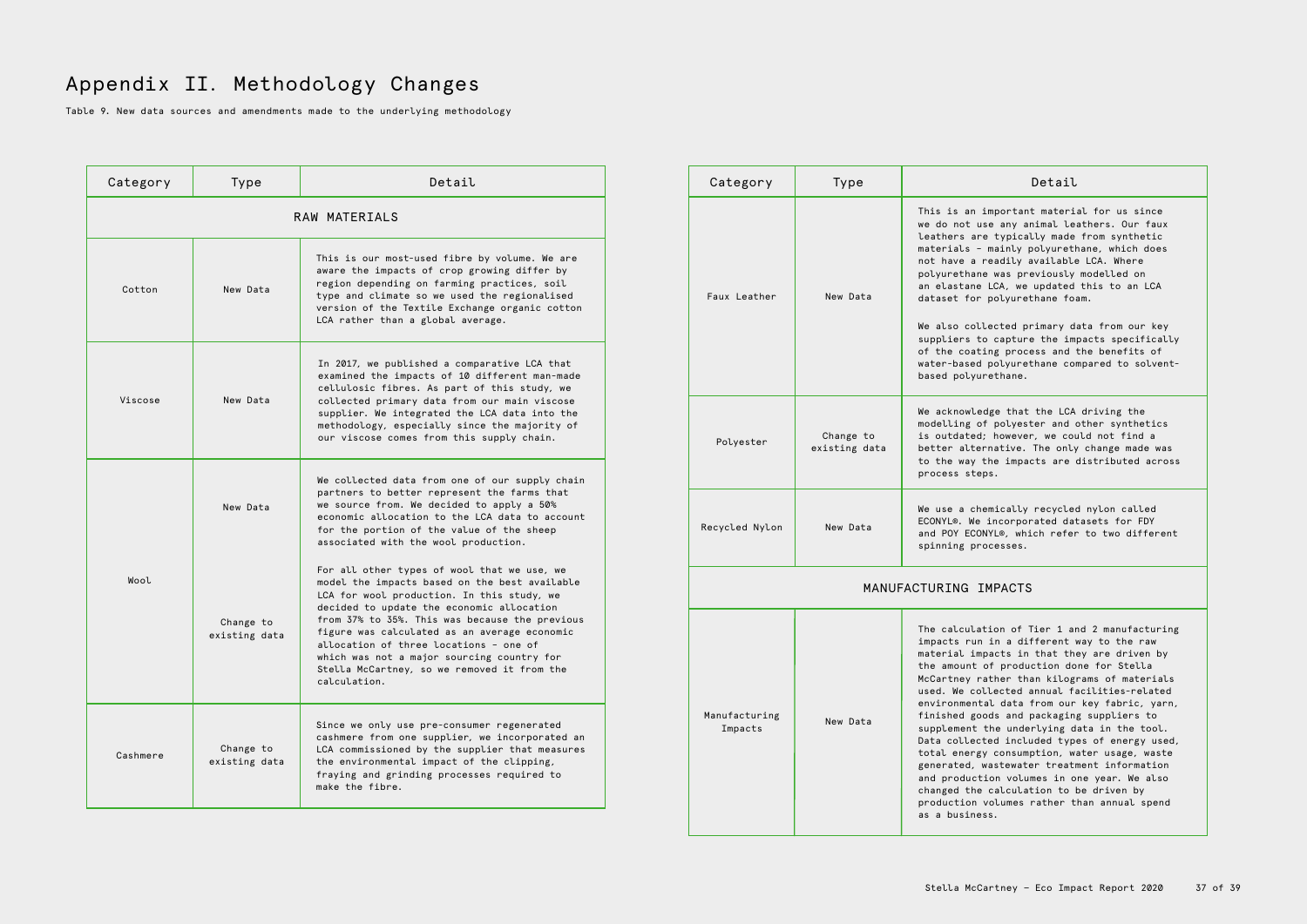## Appendix II. Methodology Changes

Table 9. New data sources and amendments made to the underlying methodology

| Category                 | Type                       | Detail                                                                                                                                                                                                                                                                                                                                                                                                                                                                                                                                                                                  |  |  |  |  |
|--------------------------|----------------------------|-----------------------------------------------------------------------------------------------------------------------------------------------------------------------------------------------------------------------------------------------------------------------------------------------------------------------------------------------------------------------------------------------------------------------------------------------------------------------------------------------------------------------------------------------------------------------------------------|--|--|--|--|
| VALUATION METHODOLOGY    |                            |                                                                                                                                                                                                                                                                                                                                                                                                                                                                                                                                                                                         |  |  |  |  |
| Inflation                | Change to<br>existing data | The valuation coefficients are expressed in<br>2018 Euros. The coefficients are inflated<br>to 2018 prices using a global average<br>inflation rate (sourced from the World Bank).<br>Coefficients are exchanged from 2018 USD to<br>2018 EUR using an average inflation rate from<br>between 2012 and 2018.                                                                                                                                                                                                                                                                            |  |  |  |  |
| Social Cost<br>of Carbon | Change to<br>existing data | The GHG valuation coefficient is estimated<br>using the Social Cost of Carbon (SCC). The IPCC<br>recommended in AR4 that the SCC is inflated by<br>3% per annum (on top of currency inflation) to<br>account for the nearing in time of the effects<br>of climate change. The IPCC's AR5 report had<br>no further comment on inflating the SCC beyond<br>year-on-year currency inflation so we agreed<br>that the SCC inflation rate will be limited to<br>2013. Beyond 2013 prices, the SCC/GHG valuation<br>coefficient will be inflated by the world<br>average inflation rate only. |  |  |  |  |

| Category               | Type         | Detail                                                                                                                                                                                                                                                                                                                                                                                                                                                                                                                                                                                                                                                                                                                                    |  |  |  |
|------------------------|--------------|-------------------------------------------------------------------------------------------------------------------------------------------------------------------------------------------------------------------------------------------------------------------------------------------------------------------------------------------------------------------------------------------------------------------------------------------------------------------------------------------------------------------------------------------------------------------------------------------------------------------------------------------------------------------------------------------------------------------------------------------|--|--|--|
| SCOPE CHANGE           |              |                                                                                                                                                                                                                                                                                                                                                                                                                                                                                                                                                                                                                                                                                                                                           |  |  |  |
| Direct<br>Impacts Only | Scope Change | We decided to only report the 'core/direct'<br>impacts, which are the direct impacts<br>of our operations and our suppliers. We<br>removed 'peripheral' impacts, which are<br>indirect environmental impacts such as the<br>impact of machinery production or chemicals<br>manufacturing for the machines and chemicals<br>that our suppliers use to make our products.<br>This is the impact of our suppliers'<br>suppliers. The only indirect impact included<br>is the impact of electricity generation.<br>We made this decision as our intention is<br>to use these results to inform our action<br>as a business and felt we could not always<br>influence our suppliers' suppliers who we<br>currently have limited leverage with. |  |  |  |
| Denim                  | New Data     | This is an important product category for<br>us and makes up a significant proportion of<br>our cotton consumption. As there is little<br>data available that specifically looks at<br>denim production, we collected data from our<br>key fabric supplier and denim laundry and<br>incorporated it into the tool. We created a<br>separate business unit in order to track the<br>progress of our denim, as opposed to grouping<br>it with other business units.                                                                                                                                                                                                                                                                         |  |  |  |
| Waste                  | Scope Change | We incorporated waste factors from Textile<br>Exchange to approximate total quantities of<br>raw materials extracted for the volumes of<br>yarn and fabric that we purchased in 2018 and<br>2019. This is important because there is some<br>waste at each processing stage so we include<br>this assumption to have a better idea of<br>volumes of raw materials grown or extracted<br>for our final production.                                                                                                                                                                                                                                                                                                                         |  |  |  |